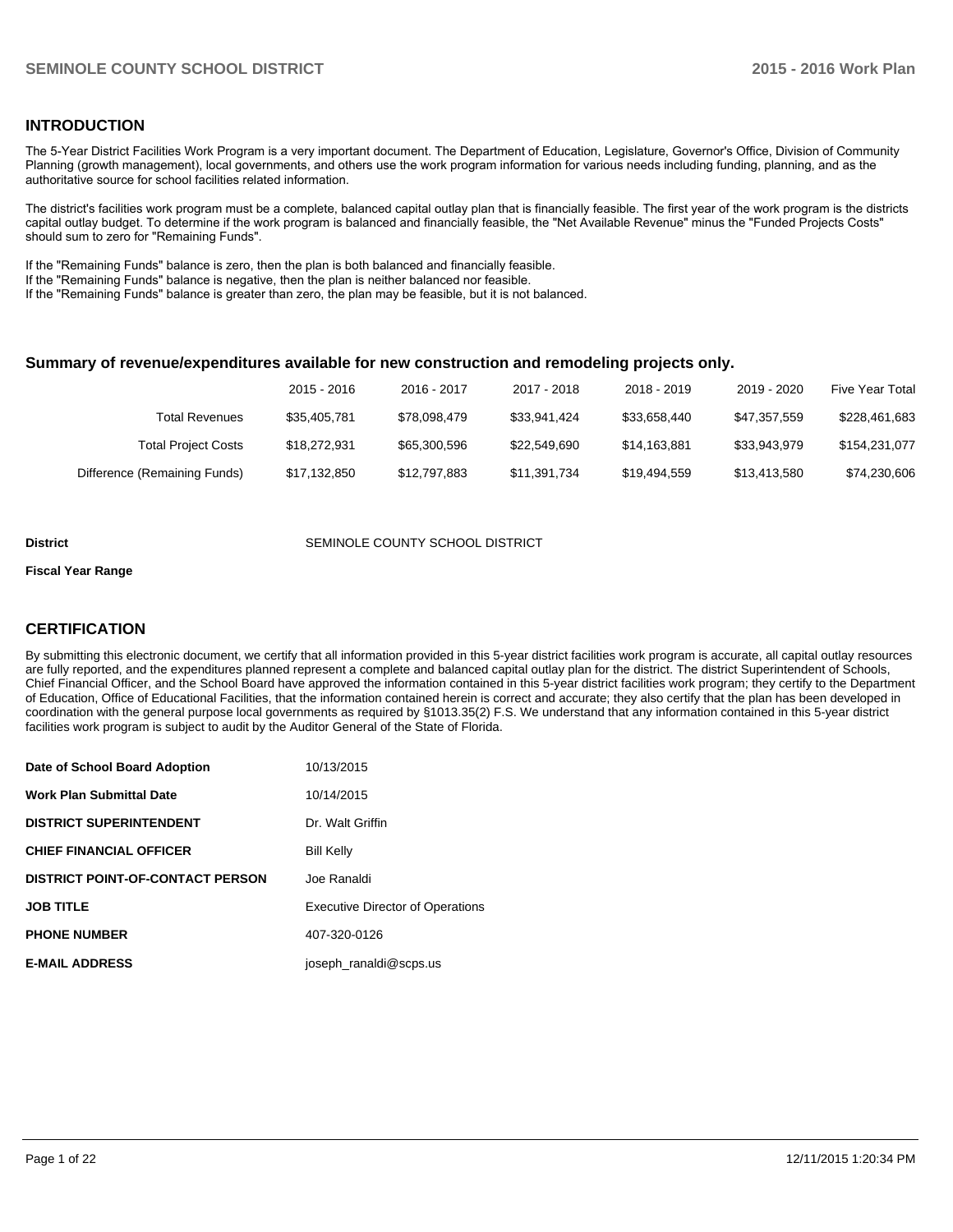# **Expenditures**

#### **Expenditure for Maintenance, Repair and Renovation from 1.50-Mills and PECO**

Annually, prior to the adoption of the district school budget, each school board must prepare a tentative district facilities work program that includes a schedule of major repair and renovation projects necessary to maintain the educational and ancillary facilities of the district.

|                | Item                                                                                                                                                                                                                                                                                                                                                                                                                                                                                                                                                                                                                                                                                                                                                                                                                                                                                                                                                                                                                                                                                                                                                                                                                                                                                                                                                                                                                                                                                                                                                                                                                                                                                                                                                                                                                                                           |             | 2016 - 2017<br>Projected | 2017 - 2018<br>Projected | 2018 - 2019<br>Projected | 2019 - 2020<br>Projected | <b>Total</b> |  |  |  |  |
|----------------|----------------------------------------------------------------------------------------------------------------------------------------------------------------------------------------------------------------------------------------------------------------------------------------------------------------------------------------------------------------------------------------------------------------------------------------------------------------------------------------------------------------------------------------------------------------------------------------------------------------------------------------------------------------------------------------------------------------------------------------------------------------------------------------------------------------------------------------------------------------------------------------------------------------------------------------------------------------------------------------------------------------------------------------------------------------------------------------------------------------------------------------------------------------------------------------------------------------------------------------------------------------------------------------------------------------------------------------------------------------------------------------------------------------------------------------------------------------------------------------------------------------------------------------------------------------------------------------------------------------------------------------------------------------------------------------------------------------------------------------------------------------------------------------------------------------------------------------------------------------|-------------|--------------------------|--------------------------|--------------------------|--------------------------|--------------|--|--|--|--|
| <b>HVAC</b>    |                                                                                                                                                                                                                                                                                                                                                                                                                                                                                                                                                                                                                                                                                                                                                                                                                                                                                                                                                                                                                                                                                                                                                                                                                                                                                                                                                                                                                                                                                                                                                                                                                                                                                                                                                                                                                                                                | \$1,000,000 | \$1,000,000              | \$1,500,000              | \$1,500,000              | \$1,500,000              | \$6,500,000  |  |  |  |  |
|                | Locations: BENTLEY ELEMENTARY, EDUCATIONAL SUPPORT CENTER ANNEX, HEATHROW ELEMENTARY, HIGHLANDS ELEMENTARY, LAKE<br>BRANTLEY SENIOR HIGH, LAKE HOWELL SENIOR HIGH, LYMAN SENIOR HIGH, PARTIN ELEMENTARY, SANFORD MIDDLE, SPRING<br>LAKE ELEMENTARY, STENSTROM ELEMENTARY, TEAGUE MIDDLE, WALKER ELEMENTARY SCHOOL, WILSON ELEMENTARY,<br><b>WOODLANDS ELEMENTARY</b>                                                                                                                                                                                                                                                                                                                                                                                                                                                                                                                                                                                                                                                                                                                                                                                                                                                                                                                                                                                                                                                                                                                                                                                                                                                                                                                                                                                                                                                                                           |             |                          |                          |                          |                          |              |  |  |  |  |
| Flooring       |                                                                                                                                                                                                                                                                                                                                                                                                                                                                                                                                                                                                                                                                                                                                                                                                                                                                                                                                                                                                                                                                                                                                                                                                                                                                                                                                                                                                                                                                                                                                                                                                                                                                                                                                                                                                                                                                | \$300,000   | \$300,000                | \$300,000                | \$300,000                | \$300,000                | \$1,500,000  |  |  |  |  |
|                | Locations: ALTAMONTE ELEMENTARY, BEAR LAKE ELEMENTARY, CARILLON ELEMENTARY, CHILES MIDDLE SCHOOL, CROOMS ACADEMY OF<br>INFORMATION TECHNOLOGY, ENGLISH ESTATES ELEMENTARY, GOLDSBORO ELEMENTARY, GREENWOOD LAKES MIDDLE,<br>HAGERTY HIGH SCHOOL, IDYLLWILDE ELEMENTARY, JACKSON HEIGHTS MIDDLE, LAKE BRANTLEY SENIOR HIGH, LAKE HOWELL<br>SENIOR HIGH, LAKE MARY SENIOR HIGH, LAKE ORIENTA ELEMENTARY, LAWTON ELEMENTARY, LAYER ELEMENTARY SCHOOL,<br>LYMAN SENIOR HIGH, MARKHAM WOODS MIDDLE, MIDWAY ELEMENTARY (NEW), MILWEE MIDDLE, OVIEDO SENIOR HIGH, SABAL<br>POINT ELEMENTARY, SEMINOLE SENIOR HIGH, SOUTH SEMINOLE MIDDLE, TEAGUE MIDDLE, TUSKAWILLA MIDDLE, WICKLOW<br>ELEMENTARY, WINTER SPRINGS SENIOR HIGH                                                                                                                                                                                                                                                                                                                                                                                                                                                                                                                                                                                                                                                                                                                                                                                                                                                                                                                                                                                                                                                                                                                                         |             |                          |                          |                          |                          |              |  |  |  |  |
| Roofing        |                                                                                                                                                                                                                                                                                                                                                                                                                                                                                                                                                                                                                                                                                                                                                                                                                                                                                                                                                                                                                                                                                                                                                                                                                                                                                                                                                                                                                                                                                                                                                                                                                                                                                                                                                                                                                                                                | \$0         | \$0                      | \$0                      | \$0                      | \$0                      | \$0          |  |  |  |  |
| Locations:     | No Locations for this expenditure.                                                                                                                                                                                                                                                                                                                                                                                                                                                                                                                                                                                                                                                                                                                                                                                                                                                                                                                                                                                                                                                                                                                                                                                                                                                                                                                                                                                                                                                                                                                                                                                                                                                                                                                                                                                                                             |             |                          |                          |                          |                          |              |  |  |  |  |
| Safety to Life |                                                                                                                                                                                                                                                                                                                                                                                                                                                                                                                                                                                                                                                                                                                                                                                                                                                                                                                                                                                                                                                                                                                                                                                                                                                                                                                                                                                                                                                                                                                                                                                                                                                                                                                                                                                                                                                                | \$112,246   | \$0                      | $\frac{1}{20}$           | \$0                      | \$0                      | \$112,246    |  |  |  |  |
|                | Locations: ALTAMONTE ELEMENTARY, BEAR LAKE ELEMENTARY, BENTLEY ELEMENTARY, CARILLON ELEMENTARY, CASSELBERRY<br>ELEMENTARY. CHILES MIDDLE SCHOOL. CROOMS ACADEMY OF INFORMATION TECHNOLOGY. CRYSTAL LAKE ELEMENTARY.<br>, EARLY LEARNING CENTER, EASTBROOK ELEMENTARY, EDUCATIONAL SUPPORT CENTER ANNEX, ENDEAVOR SCHOOL<br>ENGLISH ESTATES ELEMENTARY, ENVIRONMENTAL STUDIES CENTER, EVANS ELEMENTARY, FOREST CITY ELEMENTARY,<br>GENEVA ELEMENTARY, GOLDSBORO ELEMENTARY, GREENWOOD LAKES MIDDLE, HAGERTY HIGH SCHOOL, HAMILTON<br>ELEMENTARY, HEATHROW ELEMENTARY, HIGHLANDS ELEMENTARY, IDYLLWILDE ELEMENTARY, INDIAN TRAILS MIDDLE,<br>JACKSON HEIGHTS MIDDLE, JOURNEYS ACADEMY, KEETH ELEMENTARY, LAKE BRANTLEY SENIOR HIGH, LAKE BRANTLEY<br>SOUTH. LAKE HOWELL SENIOR HIGH. LAKE MARY ELEMENTARY. LAKE MARY SENIOR HIGH. LAKE ORIENTA ELEMENTARY.<br>LAWTON ELEMENTARY, LAYER ELEMENTARY SCHOOL, LONGWOOD ELEMENTARY, LYMAN SENIOR HIGH,<br>MAINTENANCE/FACILITIES SERVICES, MARKHAM WOODS MIDDLE, MELLONVILLE ANNEX, MIDWAY ELEMENTARY (NEW), MIDWAY<br>ELEMENTARY (OLD), MIDWAY SAFE HARBOR, MIDWAY TRANSPORTATION SERVICES COMPLEX, MILLENNIUM MIDDLE, MILWEE<br>MIDDLE, OVIEDO SENIOR HIGH, PARTIN ELEMENTARY, PINE CREST ELEMENTARY, RAINBOW ELEMENTARY, RED BUG<br>ELEMENTARY, RINEHART ROAD ANNEX, ROCK LAKE MIDDLE, ROSENWALD EXCEPTIONAL STUDENT EDUCATION CENTER (OLD),<br>SABAL POINT ELEMENTARY, SANFORD MIDDLE, SEMINOLE ADMINISTRATIVE OFFICES, SEMINOLE SENIOR HIGH, SOUTH<br>SEMINOLE MIDDLE, SPRING LAKE ELEMENTARY, STENSTROM ELEMENTARY, STERLING PARK ELEMENTARY, STUDENT MUSEUM,<br>TEAGUE MIDDLE, TECHNOLOGY PARK ANNEX, TRANSPORTATION, TUSKAWILLA MIDDLE, WALKER ELEMENTARY SCHOOL,<br>WEKIVA ELEMENTARY, WICKLOW ELEMENTARY, WILSON ELEMENTARY, WINTER SPRINGS ELEMENTARY, WINTER SPRINGS<br>SENIOR HIGH, WOODLANDS ELEMENTARY |             |                          |                          |                          |                          |              |  |  |  |  |
| Fencing        |                                                                                                                                                                                                                                                                                                                                                                                                                                                                                                                                                                                                                                                                                                                                                                                                                                                                                                                                                                                                                                                                                                                                                                                                                                                                                                                                                                                                                                                                                                                                                                                                                                                                                                                                                                                                                                                                | \$0         | \$0                      | \$0                      | \$0                      | \$0                      | \$0          |  |  |  |  |
| Locations:     | No Locations for this expenditure.                                                                                                                                                                                                                                                                                                                                                                                                                                                                                                                                                                                                                                                                                                                                                                                                                                                                                                                                                                                                                                                                                                                                                                                                                                                                                                                                                                                                                                                                                                                                                                                                                                                                                                                                                                                                                             |             |                          |                          |                          |                          |              |  |  |  |  |
| Parking        |                                                                                                                                                                                                                                                                                                                                                                                                                                                                                                                                                                                                                                                                                                                                                                                                                                                                                                                                                                                                                                                                                                                                                                                                                                                                                                                                                                                                                                                                                                                                                                                                                                                                                                                                                                                                                                                                | \$50,000    | \$50,000                 | \$200,000                | \$200,000                | \$200,000                | \$700,000    |  |  |  |  |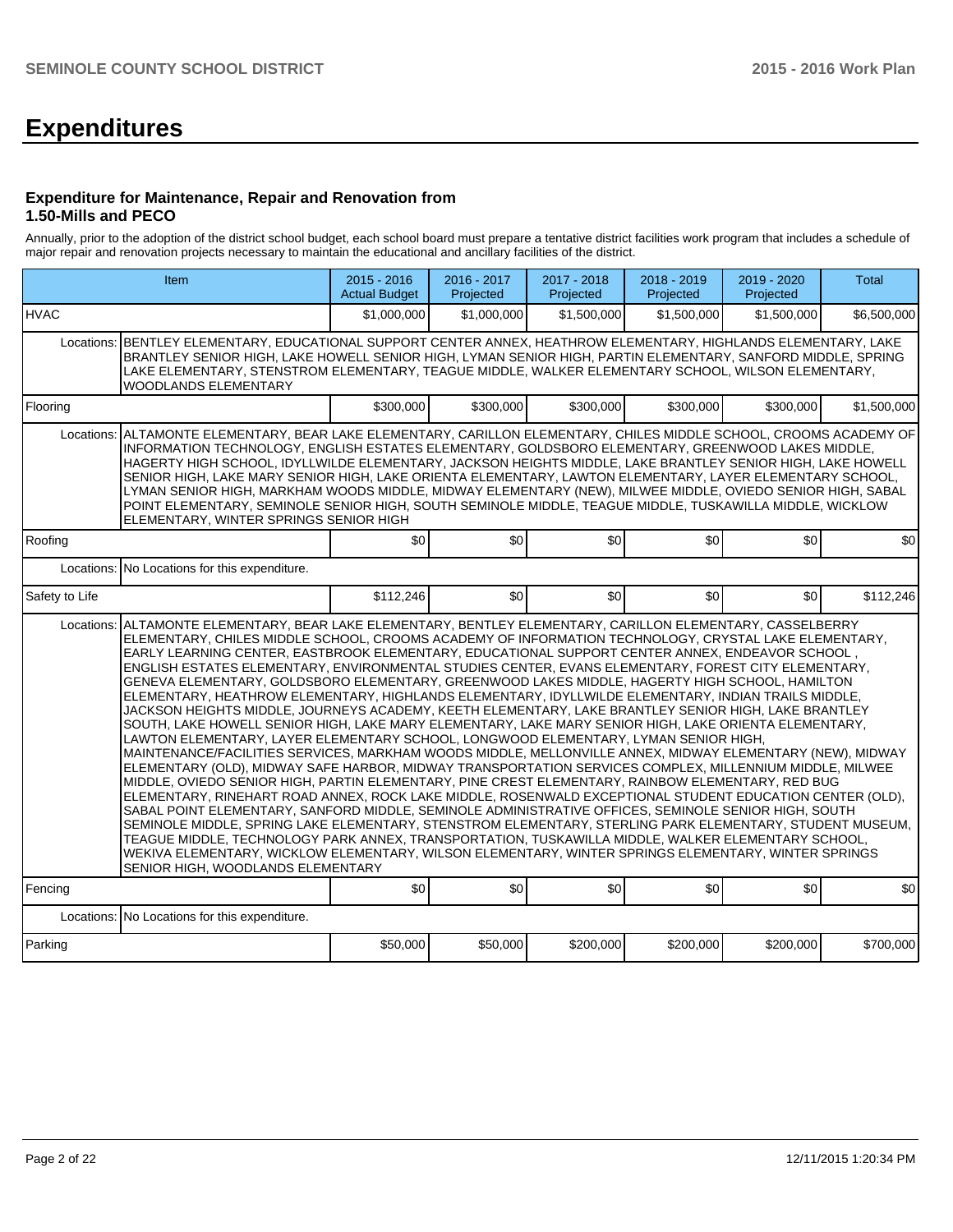|                                  | Locations: BEAR LAKE ELEMENTARY, CARILLON ELEMENTARY, CASSELBERRY ELEMENTARY, CROOMS ACADEMY OF INFORMATION<br>TECHNOLOGY, CRYSTAL LAKE ELEMENTARY, EASTBROOK ELEMENTARY, ENDEAVOR SCHOOL, ENGLISH ESTATES<br>ELEMENTARY, FOREST CITY ELEMENTARY, GENEVA ELEMENTARY, GOLDSBORO ELEMENTARY, HAGERTY HIGH SCHOOL,                                                                                                                                                                                                                                                                                                                                                                                                                                                                                                                                                                                                                                                                                                                                                                                                                                                                                                                                                                                                                                                                                                                                                                                                                                                                                                                                                                                                                                                                                                                                               |             |             |             |             |             |              |
|----------------------------------|---------------------------------------------------------------------------------------------------------------------------------------------------------------------------------------------------------------------------------------------------------------------------------------------------------------------------------------------------------------------------------------------------------------------------------------------------------------------------------------------------------------------------------------------------------------------------------------------------------------------------------------------------------------------------------------------------------------------------------------------------------------------------------------------------------------------------------------------------------------------------------------------------------------------------------------------------------------------------------------------------------------------------------------------------------------------------------------------------------------------------------------------------------------------------------------------------------------------------------------------------------------------------------------------------------------------------------------------------------------------------------------------------------------------------------------------------------------------------------------------------------------------------------------------------------------------------------------------------------------------------------------------------------------------------------------------------------------------------------------------------------------------------------------------------------------------------------------------------------------|-------------|-------------|-------------|-------------|-------------|--------------|
|                                  | HAMILTON ELEMENTARY, IDYLLWILDE ELEMENTARY, INDIAN TRAILS MIDDLE, JACKSON HEIGHTS MIDDLE, KEETH ELEMENTARY,<br>LAKE BRANTLEY SOUTH, LAKE HOWELL SENIOR HIGH, LAKE MARY ELEMENTARY, LAKE MARY SENIOR HIGH, LAKE ORIENTA<br>ELEMENTARY, LAYER ELEMENTARY SCHOOL, LONGWOOD ELEMENTARY, LYMAN SENIOR HIGH, MIDWAY ELEMENTARY (NEW),<br>MIDWAY ELEMENTARY (OLD), MIDWAY TRANSPORTATION SERVICES COMPLEX, MILLENNIUM MIDDLE, MILWEE MIDDLE, OVIEDO<br>SENIOR HIGH, PARTIN ELEMENTARY, PINE CREST ELEMENTARY, RAINBOW ELEMENTARY, ROCK LAKE MIDDLE, SANFORD<br>MIDDLE, SEMINOLE ADMINISTRATIVE OFFICES, SEMINOLE SENIOR HIGH, SPRING LAKE ELEMENTARY, STENSTROM<br>ELEMENTARY, STERLING PARK ELEMENTARY, TECHNOLOGY PARK ANNEX, TUSKAWILLA MIDDLE, WICKLOW ELEMENTARY,<br>WILSON ELEMENTARY, WINTER SPRINGS ELEMENTARY, WINTER SPRINGS SENIOR HIGH, WOODLANDS ELEMENTARY                                                                                                                                                                                                                                                                                                                                                                                                                                                                                                                                                                                                                                                                                                                                                                                                                                                                                                                                                                                             |             |             |             |             |             |              |
| Electrical                       |                                                                                                                                                                                                                                                                                                                                                                                                                                                                                                                                                                                                                                                                                                                                                                                                                                                                                                                                                                                                                                                                                                                                                                                                                                                                                                                                                                                                                                                                                                                                                                                                                                                                                                                                                                                                                                                               | \$0         | \$0         | \$0         | \$0         | \$0         | \$0          |
|                                  | Locations: No Locations for this expenditure.                                                                                                                                                                                                                                                                                                                                                                                                                                                                                                                                                                                                                                                                                                                                                                                                                                                                                                                                                                                                                                                                                                                                                                                                                                                                                                                                                                                                                                                                                                                                                                                                                                                                                                                                                                                                                 |             |             |             |             |             |              |
| Fire Alarm                       |                                                                                                                                                                                                                                                                                                                                                                                                                                                                                                                                                                                                                                                                                                                                                                                                                                                                                                                                                                                                                                                                                                                                                                                                                                                                                                                                                                                                                                                                                                                                                                                                                                                                                                                                                                                                                                                               | \$0         | \$0         | \$0         | \$0         | \$0         | \$0          |
|                                  | Locations: No Locations for this expenditure.                                                                                                                                                                                                                                                                                                                                                                                                                                                                                                                                                                                                                                                                                                                                                                                                                                                                                                                                                                                                                                                                                                                                                                                                                                                                                                                                                                                                                                                                                                                                                                                                                                                                                                                                                                                                                 |             |             |             |             |             |              |
| Telephone/Intercom System        |                                                                                                                                                                                                                                                                                                                                                                                                                                                                                                                                                                                                                                                                                                                                                                                                                                                                                                                                                                                                                                                                                                                                                                                                                                                                                                                                                                                                                                                                                                                                                                                                                                                                                                                                                                                                                                                               | \$1,600,000 | \$100,000   | \$100,000   | \$100,000   | \$100,000   | \$2,000,000  |
|                                  | Locations: ALTAMONTE ELEMENTARY, BEAR LAKE ELEMENTARY, BENTLEY ELEMENTARY, CARILLON ELEMENTARY, CASSELBERRY<br>ELEMENTARY, CHILES MIDDLE SCHOOL, CROOMS ACADEMY OF INFORMATION TECHNOLOGY, CRYSTAL LAKE ELEMENTARY,<br>EARLY LEARNING CENTER, EASTBROOK ELEMENTARY, EDUCATIONAL SUPPORT CENTER ANNEX, ENDEAVOR SCHOOL,<br>ENGLISH ESTATES ELEMENTARY, ENVIRONMENTAL STUDIES CENTER, EVANS ELEMENTARY, FOREST CITY ELEMENTARY,<br>GENEVA ELEMENTARY, GOLDSBORO ELEMENTARY, GREENWOOD LAKES MIDDLE, HAGERTY HIGH SCHOOL, HAMILTON<br>ELEMENTARY, HEATHROW ELEMENTARY, HIGHLANDS ELEMENTARY, IDYLLWILDE ELEMENTARY, INDIAN TRAILS MIDDLE,<br>JACKSON HEIGHTS MIDDLE, JOURNEYS ACADEMY, KEETH ELEMENTARY, LAKE BRANTLEY SENIOR HIGH, LAKE BRANTLEY<br>SOUTH, LAKE HOWELL SENIOR HIGH, LAKE MARY ELEMENTARY, LAKE MARY SENIOR HIGH, LAKE ORIENTA ELEMENTARY,<br>LAWTON ELEMENTARY, LAYER ELEMENTARY SCHOOL, LONGWOOD ELEMENTARY, LYMAN SENIOR HIGH,<br>MAINTENANCE/FACILITIES SERVICES, MARKHAM WOODS MIDDLE, MELLONVILLE ANNEX, MIDWAY ELEMENTARY (NEW), MIDWAY<br>ELEMENTARY (OLD), MIDWAY SAFE HARBOR, MIDWAY TRANSPORTATION SERVICES COMPLEX, MILLENNIUM MIDDLE, MILWEE<br>MIDDLE, OVIEDO SENIOR HIGH, PARTIN ELEMENTARY, PINE CREST ELEMENTARY, RAINBOW ELEMENTARY, RED BUG<br>ELEMENTARY, RINEHART ROAD ANNEX, ROCK LAKE MIDDLE, ROSENWALD EXCEPTIONAL STUDENT EDUCATION CENTER (OLD),<br>SABAL POINT ELEMENTARY, SANFORD MIDDLE, SEMINOLE ADMINISTRATIVE OFFICES, SEMINOLE SENIOR HIGH, SOUTH<br>SEMINOLE MIDDLE, SPRING LAKE ELEMENTARY, STENSTROM ELEMENTARY, STERLING PARK ELEMENTARY, STUDENT MUSEUM,<br>TEAGUE MIDDLE, TECHNOLOGY PARK ANNEX, TRANSPORTATION, TUSKAWILLA MIDDLE, WALKER ELEMENTARY SCHOOL,<br>WEKIVA ELEMENTARY, WICKLOW ELEMENTARY, WILSON ELEMENTARY, WINTER SPRINGS ELEMENTARY, WINTER SPRINGS<br>SENIOR HIGH, WOODLANDS ELEMENTARY |             |             |             |             |             |              |
| <b>Closed Circuit Television</b> |                                                                                                                                                                                                                                                                                                                                                                                                                                                                                                                                                                                                                                                                                                                                                                                                                                                                                                                                                                                                                                                                                                                                                                                                                                                                                                                                                                                                                                                                                                                                                                                                                                                                                                                                                                                                                                                               | \$0         | \$0         | \$0         | \$0         | \$0         | \$0          |
|                                  | Locations: No Locations for this expenditure.                                                                                                                                                                                                                                                                                                                                                                                                                                                                                                                                                                                                                                                                                                                                                                                                                                                                                                                                                                                                                                                                                                                                                                                                                                                                                                                                                                                                                                                                                                                                                                                                                                                                                                                                                                                                                 |             |             |             |             |             |              |
| Paint                            |                                                                                                                                                                                                                                                                                                                                                                                                                                                                                                                                                                                                                                                                                                                                                                                                                                                                                                                                                                                                                                                                                                                                                                                                                                                                                                                                                                                                                                                                                                                                                                                                                                                                                                                                                                                                                                                               | \$600,000   | \$600,000   | \$600,000   | \$600,000   | \$600,000   | \$3,000,000  |
|                                  | Locations: ALTAMONTE ELEMENTARY, BENTLEY ELEMENTARY, CARILLON ELEMENTARY, CROOMS ACADEMY OF INFORMATION<br>TECHNOLOGY, ENGLISH ESTATES ELEMENTARY, EVANS ELEMENTARY, HEATHROW ELEMENTARY, HIGHLANDS ELEMENTARY,<br>IDYLLWILDE ELEMENTARY, LAKE BRANTLEY SENIOR HIGH, LAKE HOWELL SENIOR HIGH, LAKE MARY ELEMENTARY, LAWTON<br>ELEMENTARY, LAYER ELEMENTARY SCHOOL, LYMAN SENIOR HIGH, MILLENNIUM MIDDLE, PARTIN ELEMENTARY, RED BUG<br>ELEMENTARY, SEMINOLE SENIOR HIGH, SOUTH SEMINOLE MIDDLE, SPRING LAKE ELEMENTARY, STENSTROM ELEMENTARY,<br>TEAGUE MIDDLE, WEKIVA ELEMENTARY, WILSON ELEMENTARY                                                                                                                                                                                                                                                                                                                                                                                                                                                                                                                                                                                                                                                                                                                                                                                                                                                                                                                                                                                                                                                                                                                                                                                                                                                          |             |             |             |             |             |              |
| Maintenance/Repair               |                                                                                                                                                                                                                                                                                                                                                                                                                                                                                                                                                                                                                                                                                                                                                                                                                                                                                                                                                                                                                                                                                                                                                                                                                                                                                                                                                                                                                                                                                                                                                                                                                                                                                                                                                                                                                                                               | \$9,460,559 | \$9,573,266 | \$9,573,266 | \$9,573,266 | \$9,573,266 | \$47,753,623 |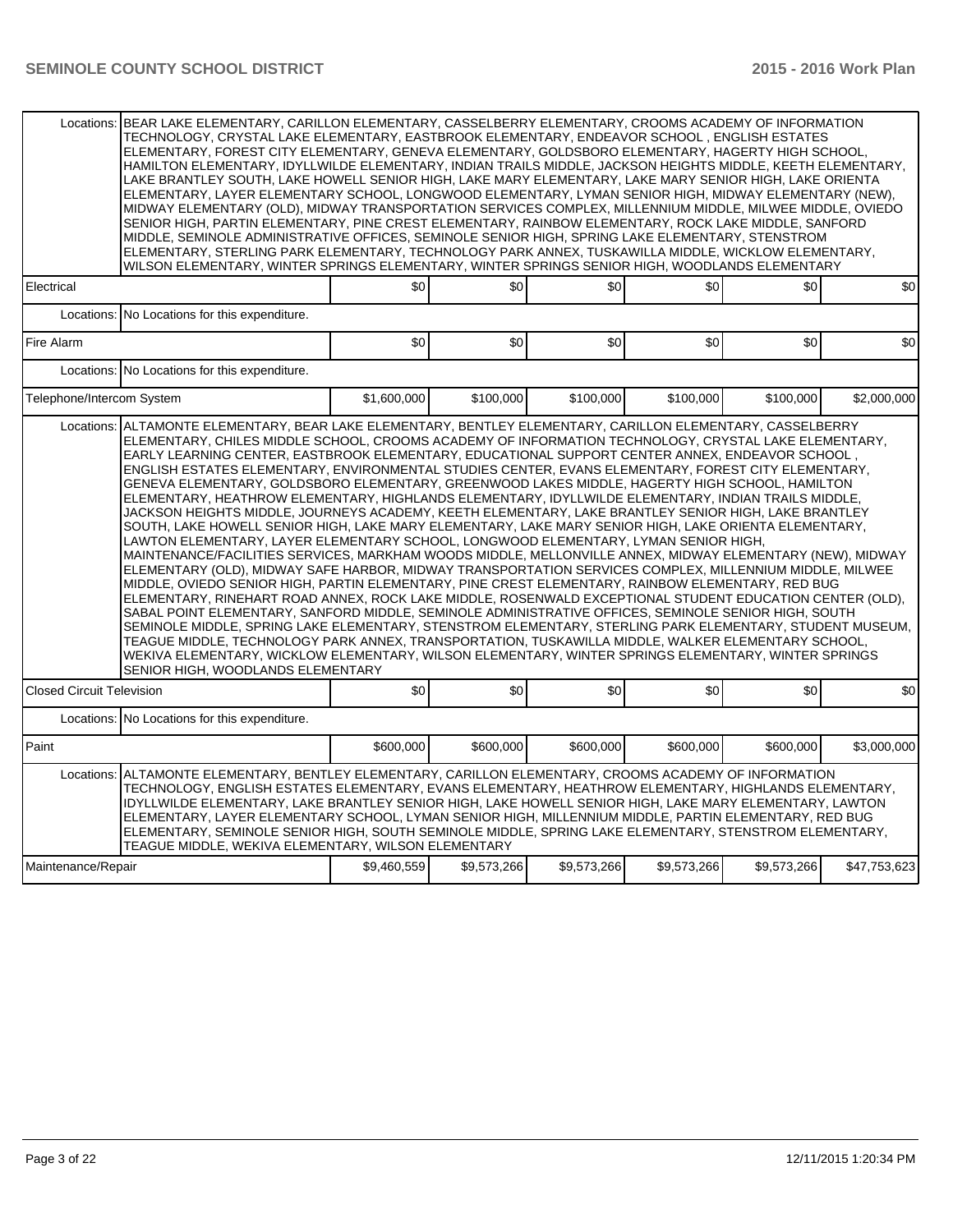| Locations: ALTAMONTE ELEMENTARY, BEAR LAKE ELEMENTARY, BENTLEY ELEMENTARY, CARILLON ELEMENTARY, CASSELBERRY<br>ELEMENTARY, CHILES MIDDLE SCHOOL, CROOMS ACADEMY OF INFORMATION TECHNOLOGY, CRYSTAL LAKE ELEMENTARY,<br>, EARLY LEARNING CENTER, EASTBROOK ELEMENTARY, EDUCATIONAL SUPPORT CENTER ANNEX, ENDEAVOR SCHOOL<br>ENGLISH ESTATES ELEMENTARY, ENVIRONMENTAL STUDIES CENTER, EVANS ELEMENTARY, FOREST CITY ELEMENTARY,<br>GENEVA ELEMENTARY, GOLDSBORO ELEMENTARY, GREENWOOD LAKES MIDDLE, HAGERTY HIGH SCHOOL, HAMILTON<br>ELEMENTARY, HEATHROW ELEMENTARY, HIGHLANDS ELEMENTARY, IDYLLWILDE ELEMENTARY, INDIAN TRAILS MIDDLE,<br>JACKSON HEIGHTS MIDDLE, JOURNEYS ACADEMY, KEETH ELEMENTARY, LAKE BRANTLEY SENIOR HIGH, LAKE BRANTLEY<br>SOUTH, LAKE HOWELL SENIOR HIGH, LAKE MARY ELEMENTARY, LAKE MARY SENIOR HIGH, LAKE ORIENTA ELEMENTARY,<br>LAWTON ELEMENTARY, LAYER ELEMENTARY SCHOOL, LONGWOOD ELEMENTARY, LYMAN SENIOR HIGH, |              |              |              |              |              |              |  |  |
|-------------------------------------------------------------------------------------------------------------------------------------------------------------------------------------------------------------------------------------------------------------------------------------------------------------------------------------------------------------------------------------------------------------------------------------------------------------------------------------------------------------------------------------------------------------------------------------------------------------------------------------------------------------------------------------------------------------------------------------------------------------------------------------------------------------------------------------------------------------------------------------------------------------------------------------------------|--------------|--------------|--------------|--------------|--------------|--------------|--|--|
| MAINTENANCE/FACILITIES SERVICES, MARKHAM WOODS MIDDLE, MELLONVILLE ANNEX, MIDWAY ELEMENTARY (NEW), MIDWAY                                                                                                                                                                                                                                                                                                                                                                                                                                                                                                                                                                                                                                                                                                                                                                                                                                       |              |              |              |              |              |              |  |  |
| ELEMENTARY (OLD), MIDWAY SAFE HARBOR, MIDWAY TRANSPORTATION SERVICES COMPLEX, MILLENNIUM MIDDLE, MILWEE<br>MIDDLE, OVIEDO SENIOR HIGH, PARTIN ELEMENTARY, PINE CREST ELEMENTARY, RAINBOW ELEMENTARY, RED BUG                                                                                                                                                                                                                                                                                                                                                                                                                                                                                                                                                                                                                                                                                                                                    |              |              |              |              |              |              |  |  |
| ELEMENTARY, RINEHART ROAD ANNEX, ROCK LAKE MIDDLE, ROSENWALD EXCEPTIONAL STUDENT EDUCATION CENTER (OLD),                                                                                                                                                                                                                                                                                                                                                                                                                                                                                                                                                                                                                                                                                                                                                                                                                                        |              |              |              |              |              |              |  |  |
| SABAL POINT ELEMENTARY, SANFORD MIDDLE, SEMINOLE ADMINISTRATIVE OFFICES, SEMINOLE SENIOR HIGH, SOUTH                                                                                                                                                                                                                                                                                                                                                                                                                                                                                                                                                                                                                                                                                                                                                                                                                                            |              |              |              |              |              |              |  |  |
| SEMINOLE MIDDLE, SPRING LAKE ELEMENTARY, STENSTROM ELEMENTARY, STERLING PARK ELEMENTARY, STUDENT MUSEUM,                                                                                                                                                                                                                                                                                                                                                                                                                                                                                                                                                                                                                                                                                                                                                                                                                                        |              |              |              |              |              |              |  |  |
| TEAGUE MIDDLE, TECHNOLOGY PARK ANNEX, TRANSPORTATION, TUSKAWILLA MIDDLE, WALKER ELEMENTARY SCHOOL,<br>WEKIVA ELEMENTARY, WICKLOW ELEMENTARY, WILSON ELEMENTARY, WINTER SPRINGS ELEMENTARY, WINTER SPRINGS                                                                                                                                                                                                                                                                                                                                                                                                                                                                                                                                                                                                                                                                                                                                       |              |              |              |              |              |              |  |  |
| SENIOR HIGH, WOODLANDS ELEMENTARY                                                                                                                                                                                                                                                                                                                                                                                                                                                                                                                                                                                                                                                                                                                                                                                                                                                                                                               |              |              |              |              |              |              |  |  |
| <b>Sub Total:</b>                                                                                                                                                                                                                                                                                                                                                                                                                                                                                                                                                                                                                                                                                                                                                                                                                                                                                                                               | \$13,122,805 | \$11,623,266 | \$12,273,266 | \$12,273,266 | \$12,273,266 | \$61,565,869 |  |  |

| <b>PECO Maintenance Expenditures</b> | \$1,122,456  | \$0 <sub>1</sub> | ¢∩<br>ּי שט  | \$0          | \$0          | .122.456<br>\$1 |
|--------------------------------------|--------------|------------------|--------------|--------------|--------------|-----------------|
| <b>⊥.50 Mill Sub Total: I</b>        | \$12,120,349 | \$11.743.266     | \$12,393,266 | \$12,393,266 | \$12,393,266 | \$61,043,413    |

| Other Items                                                                                                                                                                                                                                                                                                                                                                                                                                                                                                                                                                                                                                                                                                                                                                                                                                                                                                                                                                                                                               | $2015 - 2016$<br><b>Actual Budget</b> | $2016 - 2017$<br>Projected | $2017 - 2018$<br>Projected | $2018 - 2019$<br>Projected | $2019 - 2020$<br>Projected | Total        |
|-------------------------------------------------------------------------------------------------------------------------------------------------------------------------------------------------------------------------------------------------------------------------------------------------------------------------------------------------------------------------------------------------------------------------------------------------------------------------------------------------------------------------------------------------------------------------------------------------------------------------------------------------------------------------------------------------------------------------------------------------------------------------------------------------------------------------------------------------------------------------------------------------------------------------------------------------------------------------------------------------------------------------------------------|---------------------------------------|----------------------------|----------------------------|----------------------------|----------------------------|--------------|
| Elevator Refurbishment                                                                                                                                                                                                                                                                                                                                                                                                                                                                                                                                                                                                                                                                                                                                                                                                                                                                                                                                                                                                                    | \$120,000                             | \$120,000                  | \$120,000                  | \$120,000                  | \$120,000                  | \$600,000    |
| Locations ALTAMONTE ELEMENTARY, BEAR LAKE ELEMENTARY, BENTLEY ELEMENTARY, CHILES MIDDLE SCHOOL, CROOMS ACADEMY<br>OF INFORMATION TECHNOLOGY, CRYSTAL LAKE ELEMENTARY, EASTBROOK ELEMENTARY, ENGLISH ESTATES ELEMENTARY,<br>EVANS ELEMENTARY. FOREST CITY ELEMENTARY. GOLDSBORO ELEMENTARY. HAGERTY HIGH SCHOOL. HIGHLANDS<br>ELEMENTARY, IDYLLWILDE ELEMENTARY, INDIAN TRAILS MIDDLE, JACKSON HEIGHTS MIDDLE, LAKE BRANTLEY SENIOR HIGH,<br>LAKE HOWELL SENIOR HIGH, LAKE MARY ELEMENTARY, LAKE MARY SENIOR HIGH, LAKE ORIENTA ELEMENTARY, LAYER<br>ELEMENTARY SCHOOL. LYMAN SENIOR HIGH. MARKHAM WOODS MIDDLE. MELLONVILLE ANNEX. MIDWAY ELEMENTARY<br>(NEW), MILLENNIUM MIDDLE, MILWEE MIDDLE, OVIEDO SENIOR HIGH, RED BUG ELEMENTARY, SABAL POINT ELEMENTARY,<br>SANFORD MIDDLE, SEMINOLE ADMINISTRATIVE OFFICES, SEMINOLE SENIOR HIGH, SOUTH SEMINOLE MIDDLE, STERLING<br>PARK ELEMENTARY, TEAGUE MIDDLE, TUSKAWILLA MIDDLE, WALKER ELEMENTARY SCHOOL, WINTER SPRINGS<br>ELEMENTARY, WINTER SPRINGS SENIOR HIGH, WOODLANDS ELEMENTARY |                                       |                            |                            |                            |                            |              |
| Total:                                                                                                                                                                                                                                                                                                                                                                                                                                                                                                                                                                                                                                                                                                                                                                                                                                                                                                                                                                                                                                    | \$13,242,805                          | \$11,743,266               | \$12,393,266               | \$12,393,266               | \$12,393,266               | \$62,165,869 |

# **Local 1.50 Mill Expenditure For Maintenance, Repair and Renovation**

Anticipated expenditures expected from local funding sources over the years covered by the current work plan.

| Item                                      | $2015 - 2016$<br><b>Actual Budget</b> | 2016 - 2017<br>Projected | 2017 - 2018<br>Projected | 2018 - 2019<br>Projected | 2019 - 2020<br>Projected | Total        |
|-------------------------------------------|---------------------------------------|--------------------------|--------------------------|--------------------------|--------------------------|--------------|
| Remaining Maint and Repair from 1.5 Mills | \$12,120,349                          | \$11,743,266             | \$12,393,266             | \$12,393,266             | \$12,393,266             | \$61,043,413 |
| Maintenance/Repair Salaries               | <b>SO</b>                             | \$0                      | \$0                      | \$0                      | \$0                      | \$0          |
| <b>School Bus Purchases</b>               | \$1,250,000                           | \$1,250,000              | \$1,250,000              | \$1,500,000              | \$1,500,000              | \$6,750,000  |
| <b>Other Vehicle Purchases</b>            | \$212,000                             | \$0                      | \$100,000                | \$100,000                | \$100,000                | \$512,000    |
| Capital Outlay Equipment                  | \$306,128                             | \$1,260,000              | \$2,210,000              | \$2,210,000              | \$2,210,000              | \$8,196,128  |
| Rent/Lease Payments                       | \$0                                   | \$0                      | \$0                      | \$0                      | \$0                      | \$0          |
| ICOP Debt Service                         | \$19,430,000                          | \$20,679,783             | \$20,191,112             | \$20,180,166             | \$16,561,697             | \$97,042,758 |
| Rent/Lease Relocatables                   | \$412,000                             | \$238,500                | \$173,664                | \$173,664                | \$173,664                | \$1,171,492  |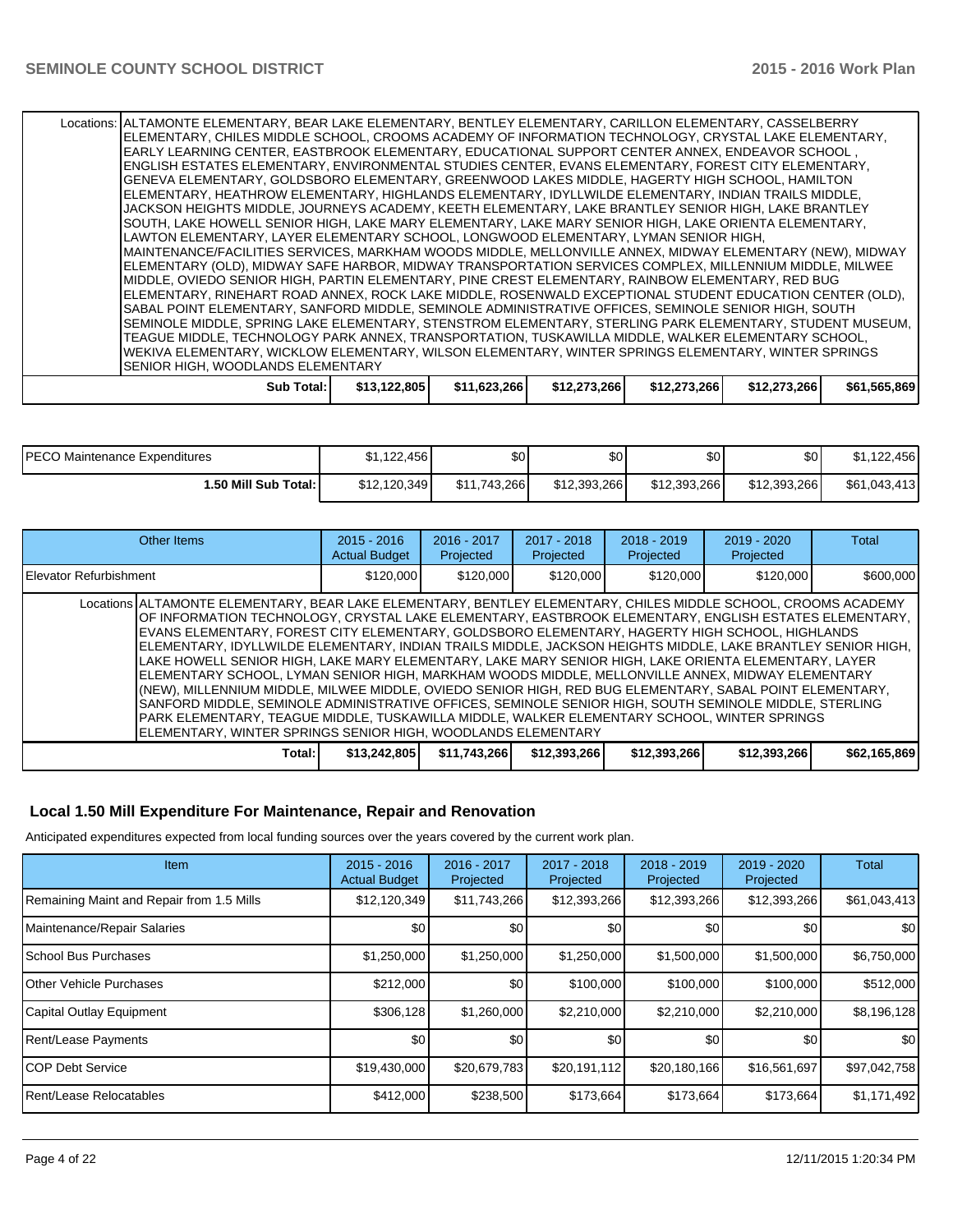| <b>Environmental Problems</b>                                | \$0          | \$0          | \$0          | \$0          | \$0          | \$0           |
|--------------------------------------------------------------|--------------|--------------|--------------|--------------|--------------|---------------|
| s.1011.14 Debt Service                                       | \$0          | \$0          | \$0          | \$0          | \$0          | \$0           |
| <b>Special Facilities Construction Account</b>               | \$300,000    | \$300,000    | \$300,000    | \$300,000    | \$300,000    | \$1,500,000   |
| Premiums for Property Casualty Insurance - 1011.71<br>(4a,b) | \$1,871,000  | \$1,899,065  | \$1,927,551  | \$1,956,464  | \$1,985,811  | \$9,639,891   |
| Qualified School Construction Bonds (QSCB)                   | \$0          | \$0          | \$0          | \$0          | \$0          | \$0           |
| Qualified Zone Academy Bonds (QZAB)                          | \$0          | \$0          | \$0          | \$0          | \$0          | \$0           |
| Technology Upgrades (8950)                                   | \$1,500,000  | \$0          | \$2,000,000  | \$2,000,000  | \$2,000,000  | \$7,500,000   |
| Security Improvements (8740)                                 | \$0          | \$0          | \$150,000    | \$150,000    | \$150,000    | \$450,000     |
| Districtwide Renovations (8300)                              | \$300,000    | \$300,000    | \$300,000    | \$300,000    | \$300,000    | \$1,500,000   |
| Classrooom Presentation Systems(6520)                        | \$0          | \$0          | \$750,000    | \$750,000    | \$750,000    | \$2,250,000   |
| School Capitol Outlay Funds (8240)                           | \$500,000    | \$500,000    | \$1,000,000  | \$1,000,000  | \$1,000,000  | \$4,000,000   |
| <b>Local Expenditure Totals:</b>                             | \$38,201,477 | \$38,170,614 | \$42,745,593 | \$43,013,560 | \$39,424,438 | \$201,555,682 |

# **Revenue**

## **1.50 Mill Revenue Source**

Schedule of Estimated Capital Outlay Revenue from each currently approved source which is estimated to be available for expenditures on the projects included in the tentative district facilities work program. All amounts are NET after considering carryover balances, interest earned, new COP's, 1011.14 and 1011.15 loans, etc. Districts cannot use 1.5-Mill funds for salaries except for those explicitly associated with maintenance/repair projects. (1011.71 (5), F.S.)

| Item                                                                              | Fund | $2015 - 2016$<br><b>Actual Value</b> | $2016 - 2017$<br>Projected | $2017 - 2018$<br>Projected | 2018 - 2019<br>Projected | $2019 - 2020$<br>Projected | <b>Total</b>      |
|-----------------------------------------------------------------------------------|------|--------------------------------------|----------------------------|----------------------------|--------------------------|----------------------------|-------------------|
| (1) Non-exempt property<br>assessed valuation                                     |      | \$29,799,273,357                     | \$31,080,209,761           | \$32,698,889,158           | \$34,346,886,330         | \$36,073,422,614           | \$163,998,681,220 |
| (2) The Millege projected for<br>discretionary capital outlay per<br>ls.1011.71   |      | 1.50                                 | 1.50                       | 1.50                       | 1.50                     | 1.50                       |                   |
| (3) Full value of the 1.50-Mill<br>discretionary capital outlay per<br>ls.1011.71 |      | \$50,062,779                         | \$52,214,752               | \$54,934,134               | \$57,702,769             | \$60,603,350               | \$275.517.784     |
| (4) Value of the portion of the 1.50<br>-Mill ACTUALLY levied                     | 370  | \$42,910,954                         | \$44,755,502               | \$47,086,400               | \$49,459,516             | \$51,945,729               | \$236,158,101     |
| $(5)$ Difference of lines (3) and (4)                                             |      | \$7,151,825                          | \$7,459,250                | \$7,847,734                | \$8,243,253              | \$8,657,621                | \$39,359,683      |

# **PECO Revenue Source**

The figure in the row designated "PECO Maintenance" will be subtracted from funds available for new construction because PECO maintenance dollars cannot be used for new construction.

| <b>Item</b>                          | Fund | $2015 - 2016$<br><b>Actual Budget</b> | 2016 - 2017<br>Projected | 2017 - 2018<br>Projected | $2018 - 2019$<br>Projected | $2019 - 2020$<br>Projected | Total            |
|--------------------------------------|------|---------------------------------------|--------------------------|--------------------------|----------------------------|----------------------------|------------------|
| <b>PECO New Construction</b>         | 340  | \$O I                                 | \$0                      | \$0 <sub>1</sub>         | \$0 <sub>0</sub>           | \$0 <sub>1</sub>           | \$0 <sub>1</sub> |
| <b>PECO Maintenance Expenditures</b> |      | \$1,122,456                           | \$0                      | \$0                      | \$0                        | \$0                        | \$1,122,456      |
|                                      |      | \$1,122,456                           | \$0                      | \$0                      | \$0                        | \$0 I                      | \$1,122,456      |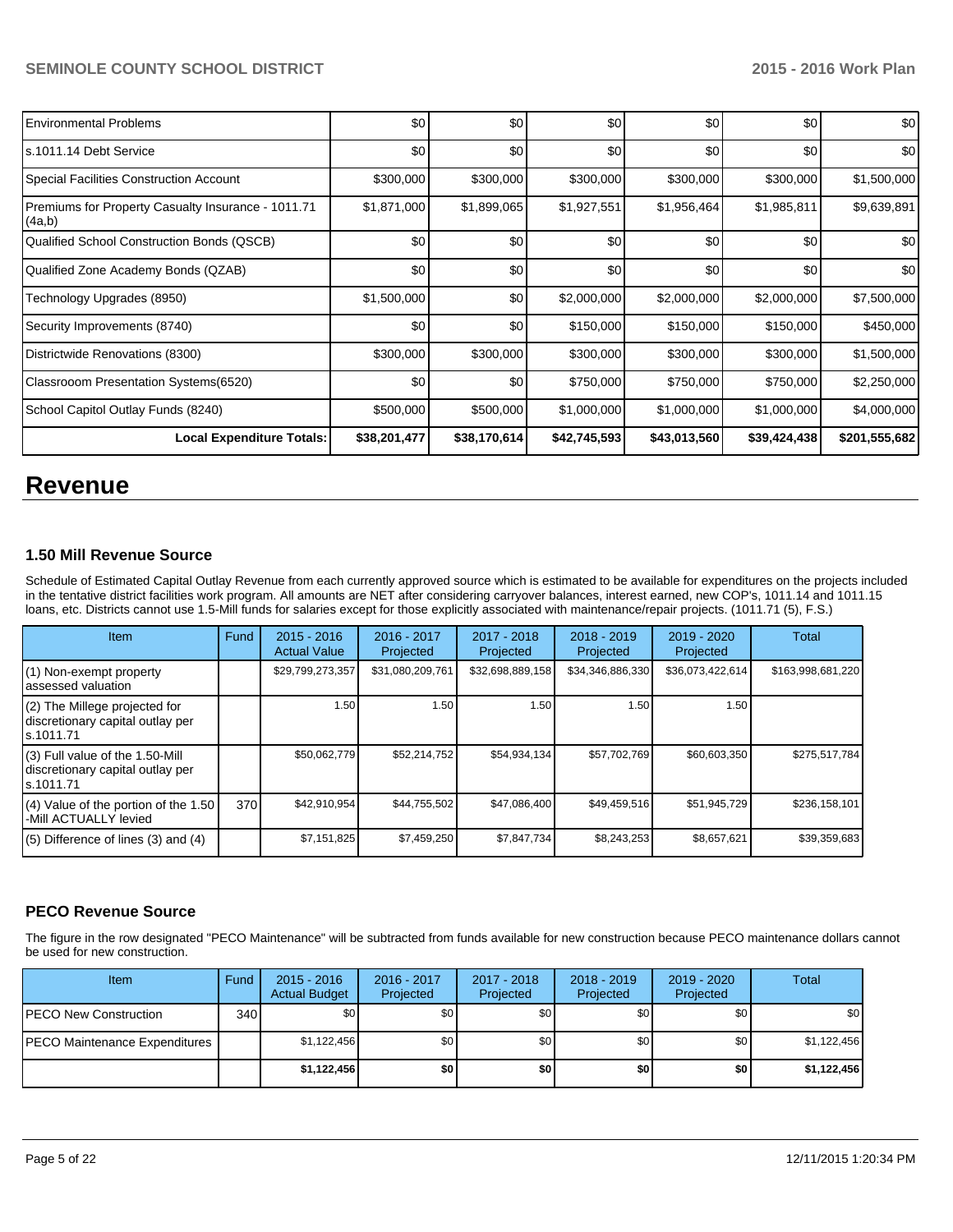#### **CO & DS Revenue Source**

Revenue from Capital Outlay and Debt Service funds.

| Item                                     | Fund | $2015 - 2016$<br>Actual Budget | 2016 - 2017<br>Projected | 2017 - 2018<br>Projected | $2018 - 2019$<br>Projected | 2019 - 2020<br>Projected | Total       |
|------------------------------------------|------|--------------------------------|--------------------------|--------------------------|----------------------------|--------------------------|-------------|
| CO & DS Cash Flow-through<br>Distributed | 360  | \$428.226                      | \$428.226                | \$428.226                | \$428.226                  | \$428,226                | \$2,141,130 |
| CO & DS Interest on<br>Undistributed CO  | 360  | \$17,372                       | \$17.372                 | \$17,372                 | \$17,372                   | \$17,372                 | \$86,860    |
|                                          |      | \$445,598                      | \$445.598                | \$445,598                | \$445.598                  | \$445.598                | \$2,227,990 |

## **Fair Share Revenue Source**

All legally binding commitments for proportionate fair-share mitigation for impacts on public school facilities must be included in the 5-year district work program.

Nothing reported for this section.

#### **Sales Surtax Referendum**

Specific information about any referendum for a 1-cent or ½-cent surtax referendum during the previous year.

**Did the school district hold a surtax referendum during the past fiscal year 2014 - 2015?**

No

#### **Additional Revenue Source**

Any additional revenue sources

| <b>Item</b>                                                                                            | $2015 - 2016$<br><b>Actual Value</b> | 2016 - 2017<br>Projected | 2017 - 2018<br>Projected | $2018 - 2019$<br>Projected | 2019 - 2020<br>Projected | Total        |
|--------------------------------------------------------------------------------------------------------|--------------------------------------|--------------------------|--------------------------|----------------------------|--------------------------|--------------|
| Proceeds from a s.1011.14/15 F.S. Loans                                                                | \$0                                  | \$0                      | \$0                      | \$0                        | \$0                      | \$0          |
| District Bonds - Voted local bond<br>referendum proceeds per s.9, Art VII<br><b>State Constitution</b> | \$0                                  | \$0                      | \$0                      | \$0                        | \$0                      | \$0          |
| Proceeds from Special Act Bonds                                                                        | \$0                                  | \$0                      | \$0                      | \$0                        | \$0                      | \$0          |
| Estimated Revenue from CO & DS Bond<br>Sale                                                            | \$0                                  | \$0                      | \$0                      | \$0                        | \$0                      | \$0          |
| <b>Proceeds from Voted Capital</b><br>Improvements millage                                             | \$0                                  | \$0                      | \$0                      | \$0                        | \$0                      | \$0          |
| Other Revenue for Other Capital Projects                                                               | \$110,000                            | \$110,000                | \$110,000                | \$110,000                  | \$107,800                | \$547,800    |
| Proceeds from 1/2 cent sales surtax<br>authorized by school board                                      | \$0 <sub>1</sub>                     | \$0                      | \$0                      | \$0                        | \$0                      | \$0          |
| Proceeds from local governmental<br>Infrastructure sales surtax                                        | \$16,104,375                         | \$16,265,419             | \$16,428,073             | \$16,592,354               | \$16,758,278             | \$82,148,499 |
| l Proceeds from Certificates of<br>Participation (COP's) Sale                                          | \$0                                  | \$36,500,000             | \$0                      | \$0                        | \$0                      | \$36,500,000 |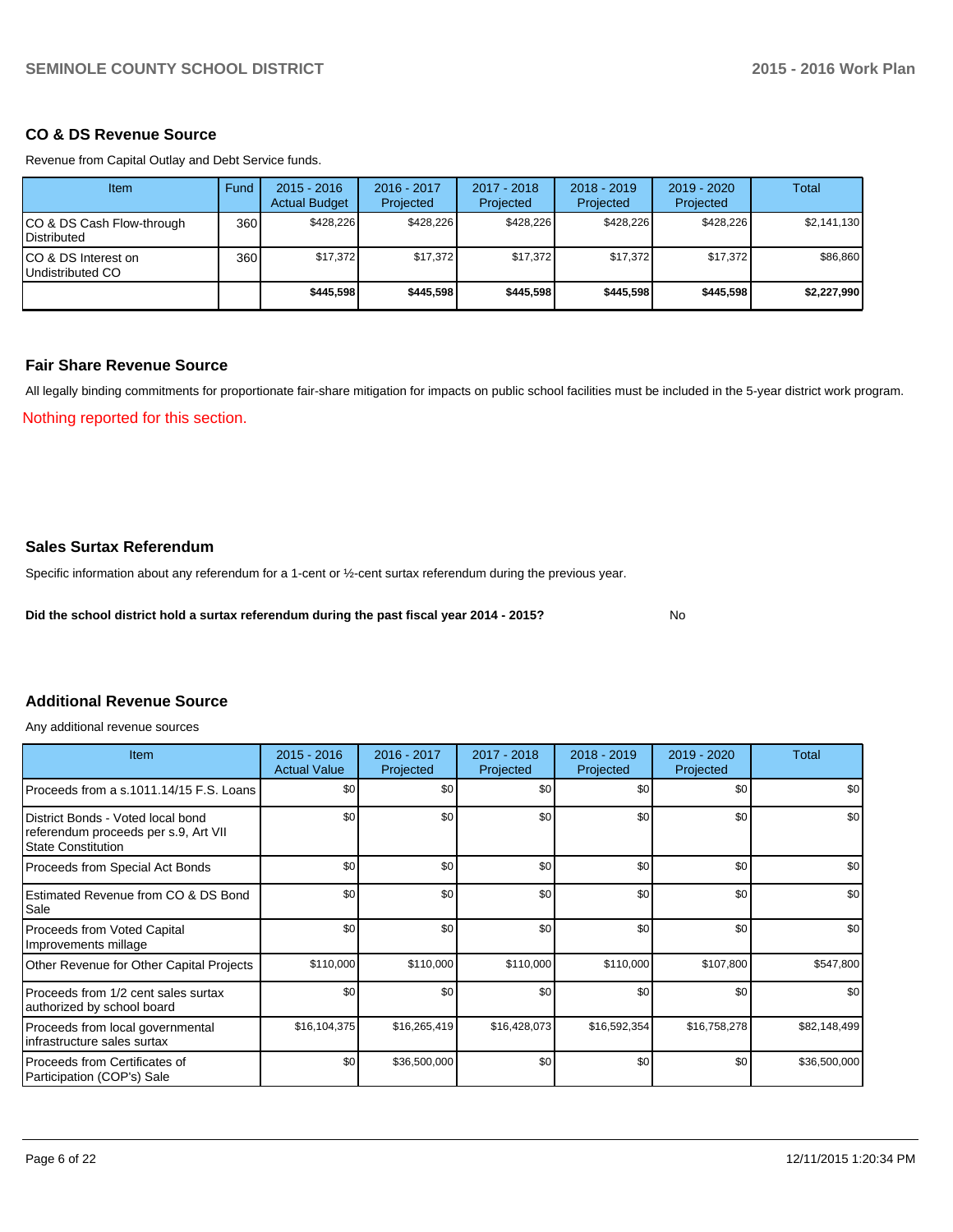| Classrooms First Bond proceeds amount<br>authorized in FY 1997-98                                                         | \$0          | \$0          | \$0          | \$0          | \$0          | \$0           |
|---------------------------------------------------------------------------------------------------------------------------|--------------|--------------|--------------|--------------|--------------|---------------|
| <b>Classrooms for Kids</b>                                                                                                | \$0          | \$0          | \$0          | \$0          | \$0          | \$0           |
| <b>District Equity Recognition</b>                                                                                        | \$0          | \$0          | \$0          | \$0          | \$0          | \$0           |
| <b>Federal Grants</b>                                                                                                     | \$0          | \$0          | \$0          | \$0          | \$0          | \$0           |
| Proportionate share mitigation (actual<br>cash revenue only, not in kind donations)                                       | \$0          | \$0          | \$0          | \$0          | \$0          | \$0           |
| Impact fees received                                                                                                      | \$3,500,000  | \$3,500,000  | \$3,000,000  | \$3,000,000  | \$3,000,000  | \$16,000,000  |
| Private donations                                                                                                         | \$0          | \$0          | \$0          | \$0          | \$0          | \$0           |
| Grants from local governments or not-for-<br>profit organizations                                                         | \$0          | \$0          | \$0          | \$0          | \$0          | \$0           |
| Interest, Including Profit On Investment                                                                                  | \$60,600     | \$65,000     | \$65,000     | \$65,000     | \$65,000     | \$320,600     |
| Revenue from Bonds pledging proceeds<br>from 1 cent or 1/2 cent Sales Surtax                                              | \$0          | \$0          | \$0          | \$0          | \$0          | \$0           |
| <b>Total Fund Balance Carried Forward</b>                                                                                 | \$10,475,731 | \$14,627,574 | \$9,551,946  | \$6,999,532  | \$14,459,592 | \$56,114,375  |
| General Capital Outlay Obligated Fund<br><b>Balance Carried Forward From Total</b><br><b>Fund Balance Carried Forward</b> | \$0          | \$0          | \$0          | \$0          | \$0          | \$0           |
| <b>Special Facilities Construction Account</b>                                                                            | \$0          | \$0          | \$0          | \$0          | \$0          | \$0           |
| One Cent - 1/2 Cent Sales Surtax Debt<br>Service From Total Fund Balance Carried<br>Forward                               | \$0          | \$0          | \$0          | \$0          | \$0          | \$0           |
| Capital Outlay Projects Funds Balance<br>Carried Forward From Total Fund<br><b>Balance Carried Forward</b>                | \$0          | \$0          | \$0          | \$0          | \$0          | \$0           |
| <b>Subtotal</b>                                                                                                           | \$30,250,706 | \$71,067,993 | \$29,155,019 | \$26,766,886 | \$34,390,670 | \$191,631,274 |

# **Total Revenue Summary**

| <b>Item Name</b>                                                   | $2015 - 2016$<br><b>Budget</b> | 2016 - 2017<br>Projected | 2017 - 2018<br>Projected | $2018 - 2019$<br>Projected | $2019 - 2020$<br>Projected | <b>Five Year Total</b> |
|--------------------------------------------------------------------|--------------------------------|--------------------------|--------------------------|----------------------------|----------------------------|------------------------|
| Local 1.5 Mill Discretionary Capital Outlay<br><b>I</b> Revenue    | \$42,910,954                   | \$44,755,502             | \$47,086,400             | \$49,459,516               | \$51,945,729               | \$236,158,101          |
| PECO and 1.5 Mill Maint and Other 1.5<br><b>IMill Expenditures</b> | (\$38,201,477)                 | (S38.170.614)            | (S42, 745, 593)          | (\$43,013,560)             | (\$39,424,438)             | $(\$201,555,682)$      |
| IPECO Maintenance Revenue                                          | \$1,122,456                    | \$0                      | \$0                      | \$0 <sub>1</sub>           | \$0 <sub>1</sub>           | \$1,122,456            |
| Available 1.50 Mill for New l<br>l Construction                    | \$4,709,477                    | \$6,584,888              | \$4,340,807              | \$6,445,956                | \$12,521,291               | \$34,602,419           |

| <b>Item Name</b>                      | $2015 - 2016$<br><b>Budget</b> | 2016 - 2017<br>Projected | 2017 - 2018<br>Projected | $2018 - 2019$<br>Projected | 2019 - 2020<br>Projected | <b>Five Year Total</b> |
|---------------------------------------|--------------------------------|--------------------------|--------------------------|----------------------------|--------------------------|------------------------|
| ICO & DS Revenue                      | \$445.598                      | \$445.598                | \$445.598                | \$445.598                  | \$445.598                | \$2,227,990            |
| <b>IPECO New Construction Revenue</b> | \$0                            | \$0                      | \$0                      | \$0                        | \$0                      | \$0                    |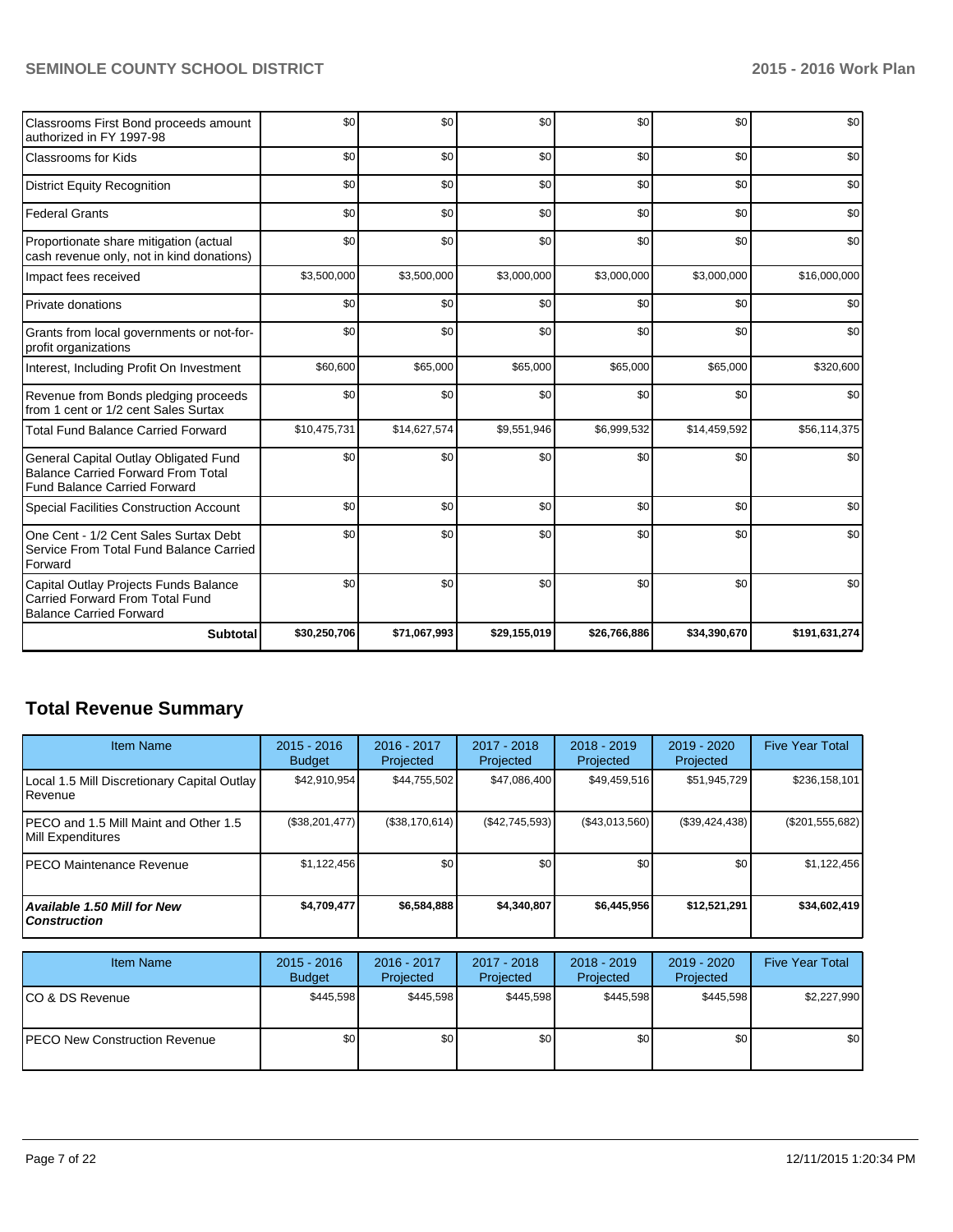| <b>IOther/Additional Revenue</b> | \$30,250,706 | \$71,067,993 | \$29,155,019 | \$26,766,886 | \$34,390,670 | \$191,631,274 |
|----------------------------------|--------------|--------------|--------------|--------------|--------------|---------------|
|                                  |              |              |              |              |              |               |
| <b>Total Additional Revenuel</b> | \$30,696,304 | \$71,513,591 | \$29,600,617 | \$27,212,484 | \$34.836.268 | \$193,859,264 |
| <b>Total Available Revenue</b>   | \$35,405,781 | \$78,098,479 | \$33.941.424 | \$33,658,440 | \$47,357,559 | \$228,461,683 |

# **Project Schedules**

# **Capacity Project Schedules**

A schedule of capital outlay projects necessary to ensure the availability of satisfactory classrooms for the projected student enrollment in K-12 programs.

| <b>Project Description</b>                                                                                                                                                                                     | Location                              |                          | $2015 - 2016$ | 2016 - 2017  | 2017 - 2018  | 2018 - 2019 | 2019 - 2020 | <b>Total</b>     | Funded |
|----------------------------------------------------------------------------------------------------------------------------------------------------------------------------------------------------------------|---------------------------------------|--------------------------|---------------|--------------|--------------|-------------|-------------|------------------|--------|
| Renovate 1987<br>buildings including<br>art/music,<br>classrooms and<br>administration<br>(Buildings 1 Thru 5).<br>Construct<br>Intermediate<br>Learning Center<br>(ILC). Roof coating<br>Buildings 1-6 and 9. | <b>GOLDSBORO</b><br><b>ELEMENTARY</b> | Planned<br>Cost:         | \$8,385,197   | \$0          | \$0          | \$0         | \$0         | \$8,385,197 Yes  |        |
|                                                                                                                                                                                                                |                                       | <b>Student Stations:</b> | 302           | 0            | $\mathbf 0$  | 0           | 0           | 302              |        |
|                                                                                                                                                                                                                |                                       | <b>Total Classrooms:</b> | 15            | 0            | $\mathbf 0$  | 0           | 0           | 15               |        |
|                                                                                                                                                                                                                |                                       | Gross Sq Ft:             | 12,000        | 0            | 0            | 0           | 0           | 12,000           |        |
| Replace 1960<br>applied vocational<br>labs (Buildings 7 &<br>9).                                                                                                                                               | <b>SEMINOLE SENIOR</b><br><b>HIGH</b> | Planned<br>Cost:         | \$200,000     | \$4,000,000  | \$0          | \$0         | \$0         | \$4,200,000 Yes  |        |
|                                                                                                                                                                                                                |                                       | <b>Student Stations:</b> | $\mathbf 0$   | 47           | $\mathbf 0$  | 0           | $\mathbf 0$ | 47               |        |
|                                                                                                                                                                                                                |                                       | <b>Total Classrooms:</b> | $\mathbf 0$   | 3            | 0            | 0           | 0           | 3                |        |
|                                                                                                                                                                                                                |                                       | Gross Sq Ft:             | $\mathbf 0$   | 17,988       | $\mathbf{0}$ | $\Omega$    | 0           | 17,988           |        |
| Replace 21 existing<br>portables with<br>classroom addition.<br>Relief School to<br>include Millennium<br>Middle Remodel                                                                                       | <b>SEMINOLE SENIOR</b><br><b>HIGH</b> | Planned<br>Cost:         | \$3,550,000   | \$42,670,000 | \$3,755,000  | \$0         | \$0         | \$49,975,000 Yes |        |
|                                                                                                                                                                                                                |                                       | <b>Student Stations:</b> | $\mathbf 0$   | 1,907        | 0            | 0           | 0           | 1,907            |        |
|                                                                                                                                                                                                                | <b>Total Classrooms:</b>              |                          | $\mathbf 0$   | 83           | 0            | 0           | 0           | 83               |        |
|                                                                                                                                                                                                                |                                       | Gross Sq Ft:             | 0             | 202,882      | 0            | 0           | 0           | 202,882          |        |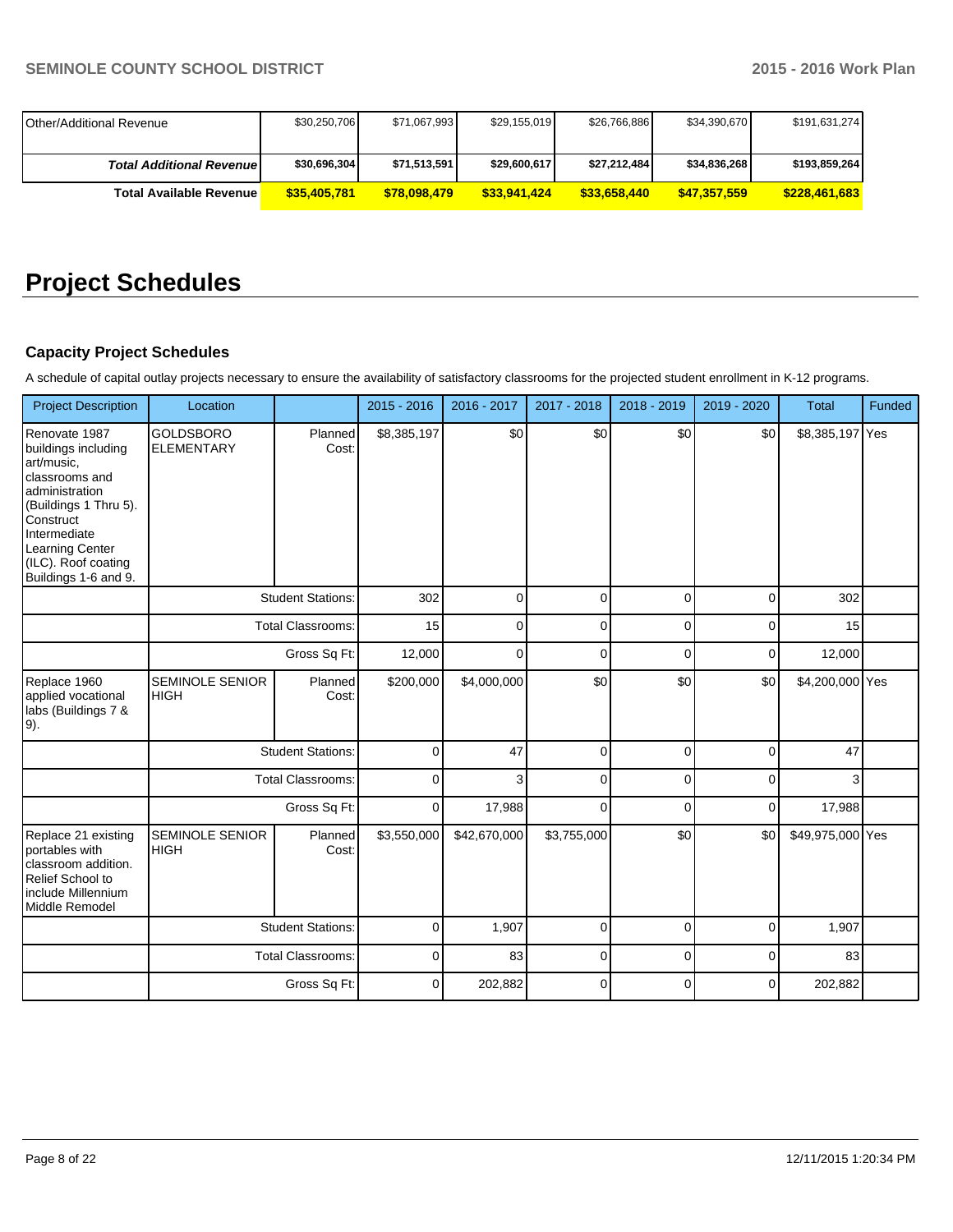| Planned Cost:   \$12,135,197   \$46,670,000 |        |         | \$3,755,000 | \$0 | \$0 | \$62,560,197 |
|---------------------------------------------|--------|---------|-------------|-----|-----|--------------|
| <b>Student Stations:</b>                    | 302    | 1.954 l |             |     |     | 2,256        |
| <b>Total Classrooms:</b>                    | 15     | 86      |             |     |     | 101          |
| Gross Sq Ft:                                | 12,000 | 220,870 |             |     |     | 232,870      |

# **Other Project Schedules**

Major renovations, remodeling, and additions of capital outlay projects that do not add capacity to schools.

| <b>Project Description</b>                               | Location                                   | $2015 - 2016$<br><b>Actual Budget</b> | 2016 - 2017<br>Projected | 2017 - 2018<br>Projected | 2018 - 2019<br>Projected | 2019 - 2020<br>Projected | <b>Total</b>     | <b>Funded</b>      |
|----------------------------------------------------------|--------------------------------------------|---------------------------------------|--------------------------|--------------------------|--------------------------|--------------------------|------------------|--------------------|
| Renewable Energy Labs -<br>Program of Emphasis           | Location not specified                     | \$400,000                             | \$0                      | \$0                      | \$0                      | \$0                      | \$400,000 Yes    |                    |
| Campus Wide Remodeling                                   | <b>WEKIVA ELEMENTARY</b>                   | \$800.000                             | \$7,189,118              | \$0                      | \$0                      | \$0                      | \$7,989,118 Yes  |                    |
| Campus Wide Remodeling                                   | <b>HAMILTON</b><br><b>ELEMENTARY</b>       | \$800,000                             | \$8,251,460              | \$0                      | \$0                      | \$0                      | \$9,051,460 Yes  |                    |
| Campus Wide Replacement &<br>Remodeling                  | <b>BEAR LAKE</b><br><b>ELEMENTARY</b>      | \$0                                   | \$0                      | \$0                      | \$1,276,809              | \$11,491,277             | \$12,768,086 Yes |                    |
| District Wide Playground<br>Surfaces and Equipment       | Location not specified                     | \$50,000                              | \$50,000                 | \$50,000                 | \$50,000                 | \$50,000                 | \$250,000 Yes    |                    |
| Replacement, Remodeling and<br>Gym Floor                 | SOUTH SEMINOLE<br><b>MIDDLE</b>            | \$0                                   | \$0                      | \$291,093                | \$2,619,841              | \$0                      | \$2,910,934 Yes  |                    |
| Remodeling and Renovation of<br>Buildings 3 and 5        | <b>LAKE BRANTLEY</b><br><b>SENIOR HIGH</b> | \$0                                   | \$0                      | \$820,306                | \$7,382,758              | \$0                      | \$8,203,064 Yes  |                    |
| Replace Buildings 9 & 10                                 | LYMAN SENIOR HIGH                          | \$0                                   | \$0                      | \$0                      | \$0                      | \$364,684                | \$364,684 Yes    |                    |
| Remodeling/Renovations                                   | <b>LAKE HOWELL SENIOR</b><br><b>HIGH</b>   | \$0                                   | \$0                      | \$0                      | \$0                      | \$819,181                | \$819,181 Yes    |                    |
| Remodel 1982 Buildings 1                                 | <b>KEETH ELEMENTARY</b>                    | \$0                                   | \$0                      | \$0                      | \$0                      | \$539,000                | \$539,000 Yes    |                    |
| District Wide Control Interface<br>Devices and Equipment | Location not specified                     | \$0                                   | \$0                      | \$0                      | \$0                      | \$0                      |                  | \$0 <sup>Yes</sup> |
| <b>HVAC Controls</b>                                     | <b>CHILES MIDDLE</b><br><b>SCHOOL</b>      | \$0                                   | \$0                      | \$650,000                | \$0                      | \$0                      | \$650,000 Yes    |                    |
| <b>HVAC Controls</b>                                     | <b>HEATHROW</b><br><b>ELEMENTARY</b>       | \$0                                   | \$0                      | \$475,000                | \$0                      | \$0                      | \$475,000 Yes    |                    |
| Remodel Building 2 (1982) &<br>Buildings 3 & 4 (1988)    | <b>ALTAMONTE</b><br><b>ELEMENTARY</b>      | \$0                                   | \$0                      | \$0                      | \$0                      | \$320,740                | \$320,740 Yes    |                    |
| Remodel 1988 Buildings 2, 4 &<br>5                       | <b>EASTBROOK</b><br><b>ELEMENTARY</b>      | \$0                                   | \$0                      | \$0                      | \$0                      | \$299,600                | \$299,600 Yes    |                    |
| Remodel 1988 Buildings 3,5,6<br>& 7                      | <b>WINTER SPRINGS</b><br><b>ELEMENTARY</b> | \$0                                   | \$0                      | \$0                      | \$0                      | \$4,621,116              | \$4,621,116 Yes  |                    |
| <b>Bus Lift Replacement</b>                              | TRANSPORTATION                             | \$220,000                             | \$220,000                | \$220,000                | \$0                      | \$0                      | \$660,000 Yes    |                    |
| <b>Small Projects</b>                                    | Location not specified                     | \$1,000,000                           | \$1.000.000              | \$1,000,000              | \$1,000,000              | \$1,000,000              | \$5,000,000 Yes  |                    |
| <b>Stadium Structures</b>                                | Location not specified                     | \$0                                   | \$0                      | \$950,000                | \$0                      | \$0                      | \$950,000 Yes    |                    |
| <b>Building Sealants</b>                                 | Location not specified                     | \$50,000                              | \$50,000                 | \$50,000                 | \$50,000                 | \$50,000                 | \$250,000 Yes    |                    |
| Reroof Building 1                                        | <b>SABAL POINT</b><br>ELEMENTARY           | \$0                                   | \$0                      | \$0                      | \$0                      | \$420,000                | \$420,000 Yes    |                    |
| Reroof Building 1                                        | <b>SPRING LAKE</b><br>ELEMENTARY           | \$0                                   | \$0                      | \$0                      | \$0                      | \$450,000                | \$450,000 Yes    |                    |
| Contingency                                              | Location not specified                     | \$2,500,000                           | \$0                      | \$0                      | \$0                      | \$0                      | \$2,500,000 Yes  |                    |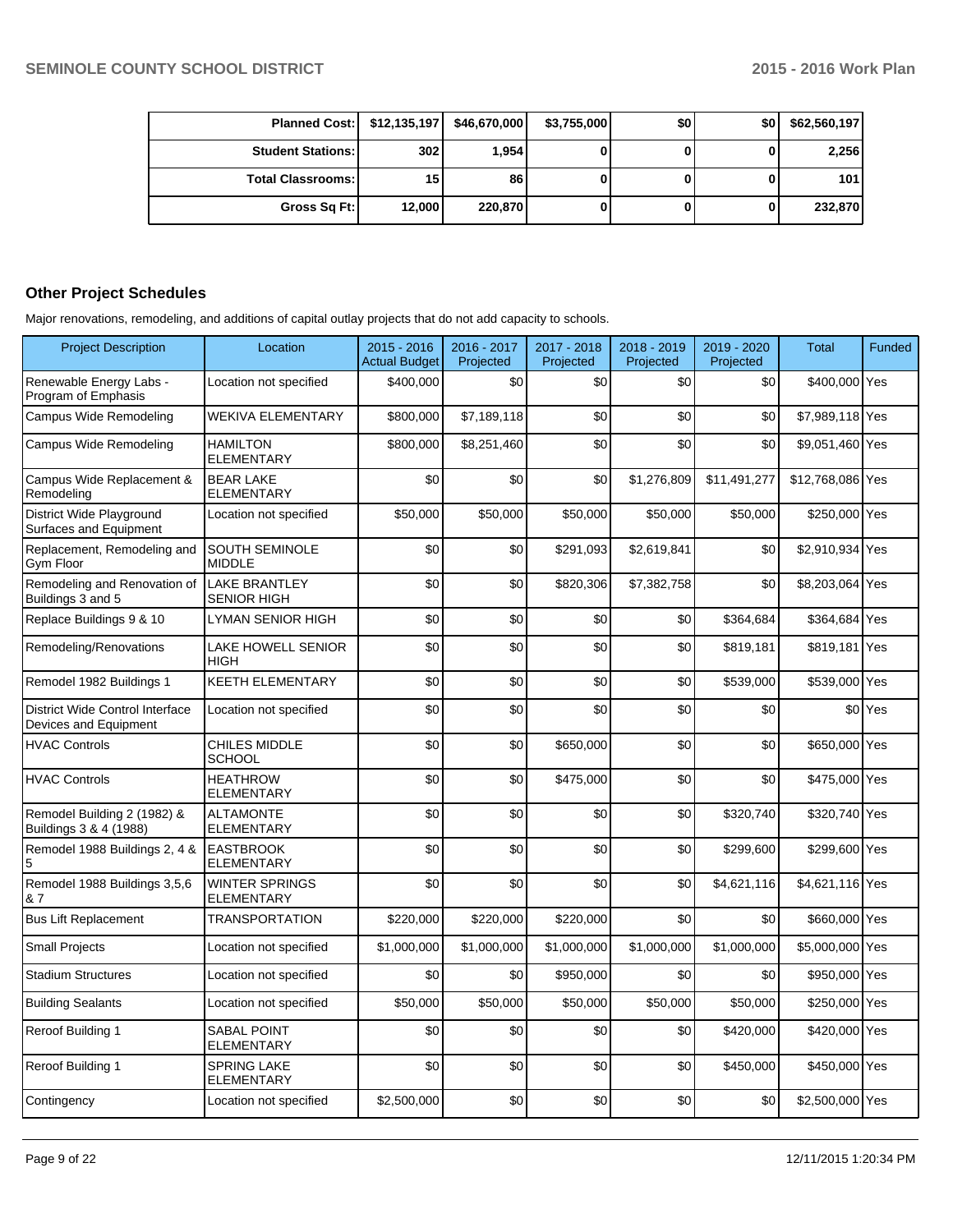| Replace 1960 cafeteria,<br>administration and classrooms<br>(Buildings 1-8). Remodel 1988<br>art/music and classrooms<br>(Buildings 11 and 12). Improve<br>vehicle circulation.                            | <b>CASSELBERRY</b><br>IELEMENTARY      | \$0         | \$0          | \$0          | \$1,466,739  | \$13,200,647     | \$14,667,386 Yes |  |
|------------------------------------------------------------------------------------------------------------------------------------------------------------------------------------------------------------|----------------------------------------|-------------|--------------|--------------|--------------|------------------|------------------|--|
| Replace 1955 administration,<br>cafeteria/multipurpose and<br>classrooms (Buildings 1-10),<br>and 1974 media (building 16).<br>Remodel 1988 classrooms<br>(Buildings 15 and 18). Improve<br>site drainage. | <b>PINE CREST</b><br><b>ELEMENTARY</b> | \$0         | \$1,552,284  | \$13,970,557 | \$0          | \$0 <sub>l</sub> | \$15,522,841 Yes |  |
| Roofing (CO&DS)                                                                                                                                                                                            | Location not specified                 | \$50,000    | \$50,000     | \$50,000     | \$50,000     | \$50,000         | \$250,000 Yes    |  |
| Maintenance Support (CO&DS) Location not specified                                                                                                                                                         |                                        | \$267.734   | \$267.734    | \$267.734    | \$267.734    | \$267.734        | \$1,338,670 Yes  |  |
|                                                                                                                                                                                                            |                                        | \$6,137,734 | \$18,630,596 | \$18,794,690 | \$14,163,881 | \$33,943,979     | \$91,670,880     |  |

#### **Additional Project Schedules**

Any projects that are not identified in the last approved educational plant survey.

Nothing reported for this section.

# **Non Funded Growth Management Project Schedules**

Schedule indicating which projects, due to planned development, that CANNOT be funded from current revenues projected over the next five years.

Nothing reported for this section.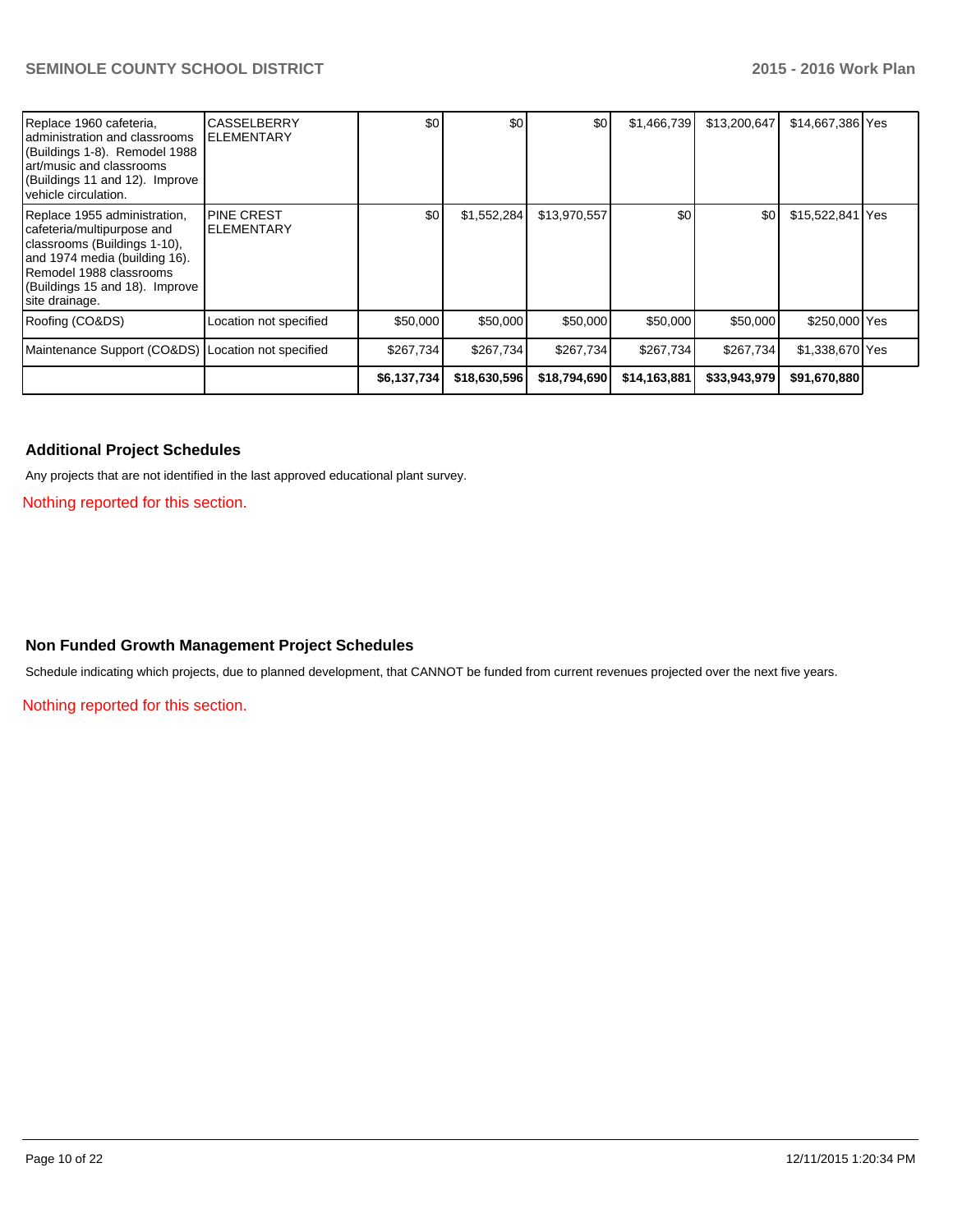# **Tracking**

# **Capacity Tracking**

| Location                                                                           | $2015 -$<br>2016 Satis.<br>Stu. Sta. | Actual<br>$2015 -$<br><b>2016 FISH</b><br>Capacity | Actual<br>$2014 -$<br>2015<br><b>COFTE</b> | # Class<br>Rooms | Actual<br>Average<br>$2015 -$<br>2016 Class<br><b>Size</b> | Actual<br>$2015 -$<br>2016<br><b>Utilization</b> | <b>New</b><br>Stu.<br>Capacity | <b>New</b><br>Rooms to<br>be<br>Added/Re<br>moved | Projected<br>$2019 -$<br>2020<br><b>COFTE</b> | Projected<br>$2019 -$<br>2020<br><b>Utilization</b> | Projected<br>$2019 -$<br>2020 Class<br><b>Size</b> |
|------------------------------------------------------------------------------------|--------------------------------------|----------------------------------------------------|--------------------------------------------|------------------|------------------------------------------------------------|--------------------------------------------------|--------------------------------|---------------------------------------------------|-----------------------------------------------|-----------------------------------------------------|----------------------------------------------------|
| <b>HAMILTON</b><br><b>ELEMENTARY</b>                                               | 884                                  | 884                                                | 648                                        | 46               | 14                                                         | 73.00 %                                          | 0                              | $\Omega$                                          | 646                                           | 73.00 %                                             | 14                                                 |
| <b>BEAR LAKE</b><br>ELEMENTARY                                                     | 1,178                                | 1,178                                              | 1,012                                      | 60               | 17                                                         | 86.00 %                                          | 0                              | $\Omega$                                          | 1,042                                         | 88.00 %                                             | 17                                                 |
| <b>ENGLISH ESTATES</b><br><b>ELEMENTARY</b>                                        | 867                                  | 867                                                | 808                                        | 48               | 17                                                         | 93.00 %                                          | 0                              | $\Omega$                                          | 831                                           | 96.00%                                              | 17                                                 |
| <b>GENEVA ELEMENTARY</b>                                                           | 656                                  | 656                                                | 535                                        | 34               | 16                                                         | 82.00 %                                          | 0                              | $\Omega$                                          | 554                                           | 84.00%                                              | 16                                                 |
| LAKE MARY SENIOR<br>HIGH                                                           | 3,086                                | 2,931                                              | 2,654                                      | 130              | 20                                                         | 91.00 %                                          | $\Omega$                       | $\Omega$                                          | 2,595                                         | 89.00 %                                             | 20                                                 |
| LAKE MARY<br><b>ELEMENTARY</b>                                                     | 1,064                                | 1,064                                              | 955                                        | 56               | 17                                                         | 90.00 %                                          | 0                              | $\Omega$                                          | 1,005                                         | 94.00 %                                             | 18                                                 |
| <b>LONGWOOD</b><br><b>ELEMENTARY</b>                                               | 612                                  | $\Omega$                                           | $\Omega$                                   | 33               | $\Omega$                                                   | 0.00%                                            | 0                              | $\Omega$                                          | $\Omega$                                      | 0.00%                                               | $\mathbf 0$                                        |
| MILWEE MIDDLE                                                                      | 1,481                                | 1,332                                              | 1,280                                      | 65               | 20                                                         | 96.00 %                                          | 0                              | $\Omega$                                          | 1,397                                         | 105.00 %                                            | 21                                                 |
| <b>LAWTON ELEMENTARY</b>                                                           | 816                                  | 816                                                | 770                                        | 46               | 17                                                         | 94.00 %                                          | 0                              | $\Omega$                                          | 787                                           | 96.00 %                                             | 17                                                 |
| PINE CREST<br>ELEMENTARY                                                           | 992                                  | 992                                                | 800                                        | 51               | 16                                                         | 81.00 %                                          | 0                              | $\Omega$                                          | 815                                           | 82.00%                                              | 16                                                 |
| SANFORD MIDDLE                                                                     | 1,782                                | 1,603                                              | 1,557                                      | 74               | 21                                                         | 97.00 %                                          | $\overline{0}$                 | $\Omega$                                          | 1,687                                         | 105.00 %                                            | 23                                                 |
| <b>SEMINOLE SENIOR</b><br>HIGH                                                     | 3,902                                | 3,706                                              | 2,984                                      | 158              | 19                                                         | 81.00 %                                          | $\Omega$                       | $\Omega$                                          | 2,958                                         | 80.00%                                              | 19                                                 |
| MILLENNIUM MIDDLE                                                                  | 2,118                                | 1,906                                              | 1,542                                      | 88               | 18                                                         | 81.00 %                                          | 0                              | $\overline{0}$                                    | 1,694                                         | 89.00 %                                             | 19                                                 |
| SOUTH SEMINOLE<br><b>MIDDLE</b>                                                    | 1,437                                | 1,293                                              | 1,231                                      | 65               | 19                                                         | 95.00 %                                          | 0                              | $\Omega$                                          | 1,324                                         | 102.00%                                             | 20                                                 |
| <b>CASSELBERRY</b><br><b>ELEMENTARY</b>                                            | 864                                  | 864                                                | 686                                        | 46               | 15                                                         | 79.00 %                                          | 0                              | $\Omega$                                          | 733                                           | 85.00 %                                             | 16                                                 |
| <b>WILSON ELEMENTARY</b>                                                           | 1,047                                | 1,047                                              | 971                                        | 57               | 17                                                         | 93.00 %                                          | 0                              | $\Omega$                                          | 984                                           | 94.00 %                                             | 17                                                 |
| CROOMS ACADEMY OF<br><b>INFORMATION</b><br>TECHNOLOGY                              | 943                                  | 801                                                | 559                                        | 38               | 15                                                         | 70.00 %                                          | $\Omega$                       | $\Omega$                                          | 803                                           | 100.00%                                             | 21                                                 |
| <b>GOLDSBORO</b><br><b>ELEMENTARY</b>                                              | 974                                  | 974                                                | 736                                        | 52               | 14                                                         | 76.00 %                                          | 132                            | 6                                                 | 761                                           | 69.00 %                                             | 13                                                 |
| <b>JACKSON HEIGHTS</b><br><b>MIDDLE</b>                                            | 1,591                                | 1,431                                              | 1,124                                      | 66               | 17 <sup>1</sup>                                            | 79.00 %                                          | $\overline{0}$                 | $\Omega$                                          | 1,313                                         | 92.00%                                              | 20                                                 |
| MIDWAY ELEMENTARY<br>(OLD)                                                         | 192                                  | 192                                                | 270                                        | 11               | 25                                                         | 141.00%                                          | 0                              | $\Omega$                                          | 0                                             | 0.00%                                               | 0                                                  |
| <b>ROSENWALD</b><br><b>EXCEPTIONAL</b><br><b>STUDENT EDUCATION</b><br>CENTER (OLD) | 138                                  | $\mathbf 0$                                        | $\Omega$                                   | 14               | οI                                                         | 0.00%                                            | $\overline{0}$                 | $\Omega$                                          | $\overline{0}$                                | 0.00%                                               | $\mathbf 0$                                        |
| RAINBOW ELEMENTARY                                                                 | 726                                  | 726                                                | 736                                        | 41               | 18                                                         | 101.00 %                                         | 22                             | 1                                                 | 737                                           | 99.00 %                                             | 18                                                 |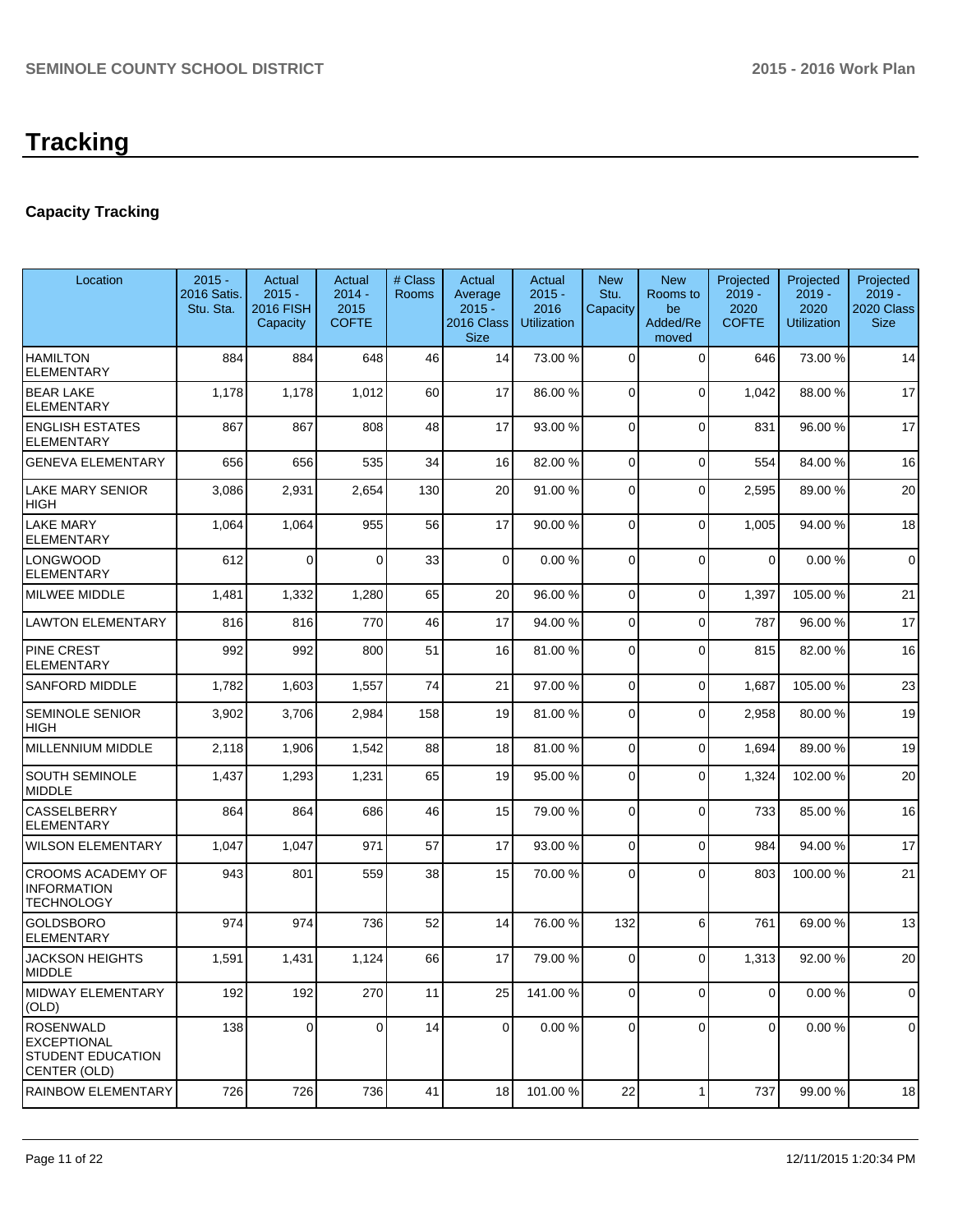| <b>WINTER SPRINGS</b><br><b>ELEMENTARY</b>  | 721   | 721   | 682   | 39  | 17             | 95.00 % | $\overline{0}$ | $\Omega$    | 723   | 100.00% | 19     |
|---------------------------------------------|-------|-------|-------|-----|----------------|---------|----------------|-------------|-------|---------|--------|
| <b>SPRING LAKE</b><br><b>ELEMENTARY</b>     | 837   | 837   | 689   | 45  | 15             | 82.00 % | $\Omega$       | $\mathbf 0$ | 713   | 85.00 % | 16     |
| <b>OVIEDO SENIOR HIGH</b>                   | 2,990 | 2,840 | 2,373 | 121 | 20             | 84.00 % | $\overline{0}$ | $\mathbf 0$ | 2,322 | 82.00%  | 19     |
| <b>LYMAN SENIOR HIGH</b>                    | 2,808 | 2,667 | 2,587 | 118 | 22             | 97.00 % | $\overline{0}$ | $\mathbf 0$ | 2,497 | 94.00%  | 21     |
| <b>LAKE BRANTLEY</b><br><b>SENIOR HIGH</b>  | 3,156 | 2,998 | 2,626 | 129 | 20             | 88.00 % | $\Omega$       | $\mathbf 0$ | 2,553 | 85.00 % | 20     |
| <b>FOREST CITY</b><br><b>ELEMENTARY</b>     | 919   | 919   | 898   | 51  | 18             | 98.00 % | $\Omega$       | $\Omega$    | 940   | 102.00% | 18     |
| <b>RED BUG ELEMENTARY</b>                   | 916   | 916   | 821   | 48  | 17             | 90.00 % | $\Omega$       | $\Omega$    | 828   | 90.00%  | 17     |
| <b>IDYLLWILDE</b><br><b>ELEMENTARY</b>      | 955   | 955   | 790   | 51  | 15             | 83.00 % | 0              | $\mathbf 0$ | 815   | 85.00 % | 16     |
| <b>EASTBROOK</b><br><b>ELEMENTARY</b>       | 919   | 919   | 779   | 45  | 17             | 85.00 % | $\Omega$       | $\mathbf 0$ | 814   | 89.00 % | 18     |
| <b>TUSKAWILLA MIDDLE</b>                    | 1,378 | 1,240 | 1,056 | 61  | 17             | 85.00 % | $\Omega$       | $\mathbf 0$ | 1,165 | 94.00%  | 19     |
| <b>LAKE HOWELL SENIOR</b><br><b>HIGH</b>    | 2,472 | 2,348 | 2,132 | 102 | 21             | 91.00 % | $\Omega$       | $\Omega$    | 2,084 | 89.00 % | 20     |
| <b>ALTAMONTE</b><br><b>ELEMENTARY</b>       | 996   | 996   | 811   | 51  | 16             | 81.00 % | $\Omega$       | $\Omega$    | 815   | 82.00%  | 16     |
| <b>SABAL POINT</b><br><b>ELEMENTARY</b>     | 920   | 920   | 872   | 50  | 17             | 95.00 % | 22             | 1           | 885   | 94.00%  | 17     |
| <b>WOODLANDS</b><br><b>ELEMENTARY</b>       | 930   | 930   | 861   | 50  | 17             | 93.00 % | $\Omega$       | $\mathbf 0$ | 864   | 93.00%  | 17     |
| <b>LAKE ORIENTA</b><br><b>ELEMENTARY</b>    | 816   | 816   | 758   | 46  | 16             | 93.00 % | $\overline{0}$ | $\mathbf 0$ | 777   | 95.00 % | 17     |
| <b>STERLING PARK</b><br><b>ELEMENTARY</b>   | 980   | 980   | 802   | 52  | 15             | 82.00 % | $\Omega$       | $\Omega$    | 822   | 84.00 % | 16     |
| <b>ROCK LAKE MIDDLE</b>                     | 1,260 | 1,134 | 871   | 53  | 16             | 77.00 % | $\Omega$       | $\Omega$    | 945   | 83.00 % | 18     |
| <b>WEKIVA ELEMENTARY</b>                    | 826   | 826   | 777   | 45  | 17             | 94.00 % | 22             | 1           | 791   | 93.00 % | 17     |
| <b>KEETH ELEMENTARY</b>                     | 721   | 721   | 673   | 39  | 17             | 93.00 % | 0              | $\Omega$    | 691   | 96.00 % | 18     |
| <b>GREENWOOD LAKES</b><br><b>MIDDLE</b>     | 1,628 | 1,465 | 968   | 68  | 14             | 66.00 % | 0              | $\Omega$    | 1,098 | 75.00 % | 16     |
| <b>STENSTROM</b><br><b>ELEMENTARY</b>       | 645   | 645   | 582   | 35  | 17             | 90.00 % | $\Omega$       | $\Omega$    | 581   | 90.00%  | 17     |
| <b>HEATHROW</b><br>ELEMENTARY               | 979   | 979   | 841   | 52  | 16             | 86.00 % | $\overline{0}$ | 0           | 863   | 88.00%  | $17\,$ |
| <b>PARTIN ELEMENTARY</b>                    | 826   | 826   | 753   | 42  | 18             | 91.00 % | $\overline{0}$ | $\mathbf 0$ | 789   | 96.00%  | 19     |
| <b>INDIAN TRAILS MIDDLE</b>                 | 1,604 | 1,443 | 1,084 | 67  | 16             | 75.00 % | $\overline{0}$ | $\mathbf 0$ | 1,174 | 81.00%  | 18     |
| <b>EARLY LEARNING</b><br><b>CENTER</b>      | 208   | 208   | 31    | 12  | $\overline{3}$ | 15.00 % | $\overline{0}$ | $\mathbf 0$ | 150   | 72.00%  | 13     |
| <b>TEAGUE MIDDLE</b>                        | 1,766 | 1,589 | 1,290 | 74  | 17             | 81.00 % | $\overline{0}$ | $\mathbf 0$ | 1,436 | 90.00 % | 19     |
| <b>WINTER SPRINGS</b><br><b>SENIOR HIGH</b> | 2,587 | 2,457 | 2,342 | 108 | 22             | 95.00 % | $\overline{0}$ | $\mathbf 0$ | 2,235 | 91.00 % | 21     |
| <b>HIGHLANDS</b><br><b>ELEMENTARY</b>       | 668   | 668   | 661   | 38  | 17             | 99.00 % | $\overline{0}$ | $\mathbf 0$ | 678   | 101.00% | 18     |
| <b>CARILLON</b><br><b>ELEMENTARY</b>        | 1,004 | 1,004 | 935   | 54  | 17             | 93.00 % | $\overline{0}$ | $\mathbf 0$ | 955   | 95.00 % | 18     |
| <b>WICKLOW</b><br><b>ELEMENTARY</b>         | 895   | 895   | 657   | 48  | 14             | 73.00 % | 0              | $\mathbf 0$ | 776   | 87.00 % | 16     |
| <b>EVANS ELEMENTARY</b>                     | 980   | 980   | 860   | 50  | 17             | 88.00 % | $\overline{0}$ | $\mathbf 0$ | 894   | 91.00%  | 18     |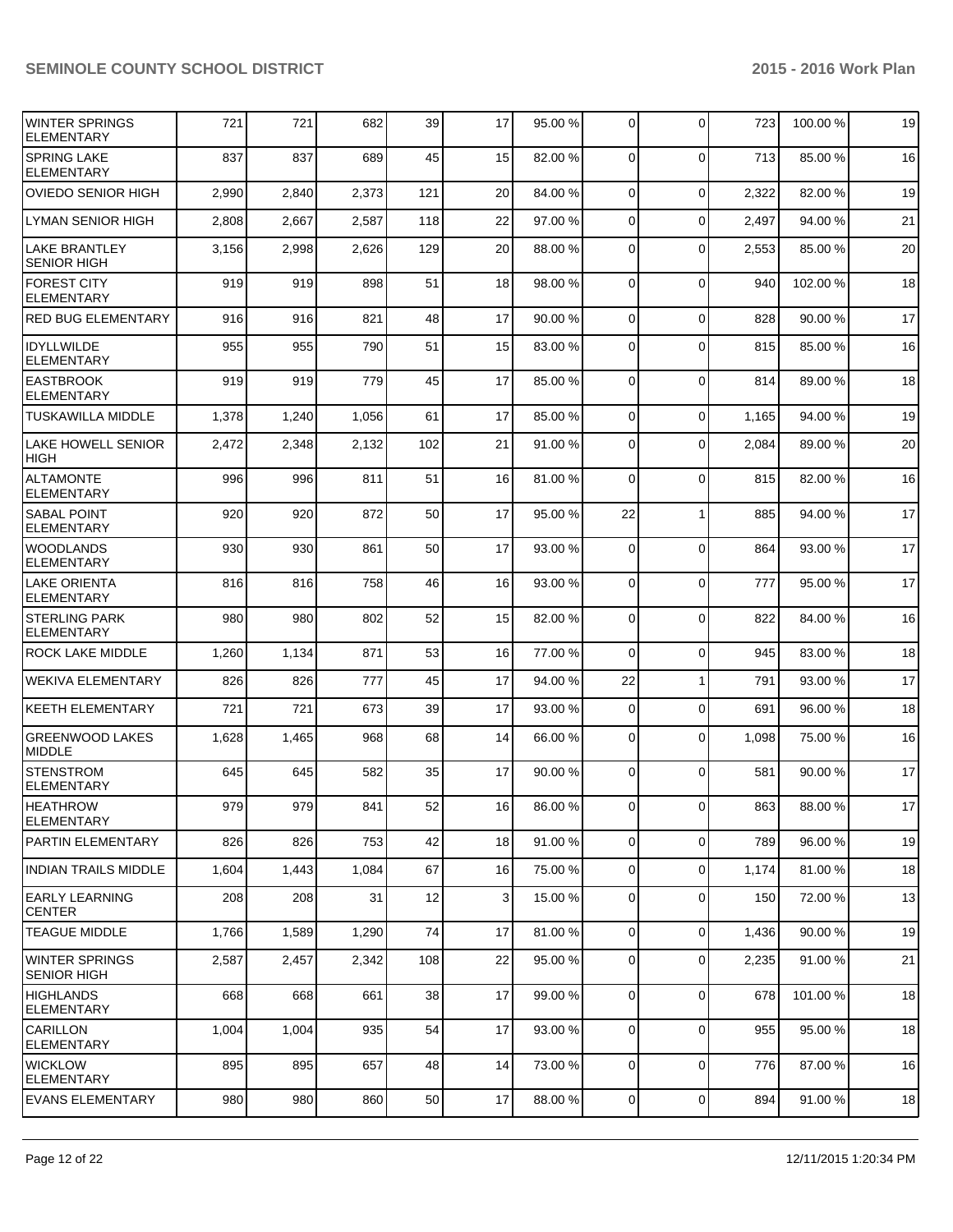| 18<br>2,824<br>2,123<br>113<br>79.00 %<br>77.00 %<br>2,682<br>19<br>2,078<br>$\Omega$<br>976<br>55<br>22<br>17<br>1,022<br>18 <sup>1</sup><br>979<br>1,022<br>96.00 %<br>94.00 %<br>17<br>677<br>39<br>692<br>17<br>97.00 %<br>692<br>98.00 %<br>674<br>$\Omega$<br>$\Omega$<br>17<br>925<br>925<br>659<br>48<br>71.00 %<br>813<br>88.00 %<br>14<br>$\Omega$<br>21<br>60<br>19<br>1,390<br>1,251<br>1,115<br>89.00 %<br>1,253<br>100.00%<br>$\Omega$<br>$\Omega$<br>68<br>20<br>1,584<br>1,425<br>1,234<br>18 <sup>1</sup><br>87.00 %<br>1,336<br>94.00 %<br>$\Omega$<br>$\Omega$<br>47<br>16<br>879<br>879<br>736<br>16<br>84.00 %<br>752<br>86.00 %<br>$\Omega$<br><sup>n</sup><br>53<br>14<br>1,004<br>1,004<br>791<br>15<br>132<br>797<br>79.00 %<br>70.00 %<br>6<br>11<br>376<br>19<br>418<br>161<br>8<br>206<br>IJOURNEYS ACADEMY<br>43.00 %<br>55.00 %<br>$\Omega$<br>∩<br>67<br>252<br>252<br>22<br>9<br>$\mathbf{3}$<br>203<br>26.00 %<br>81.00 %<br>$\Omega$<br>$\Omega$<br>18<br>17<br>73,613<br>63,259<br>3,647<br>85.93 %<br>352<br>16<br>88.46 %<br>77,650<br>65,430 |                                       |  |  |  |  |  |  |
|------------------------------------------------------------------------------------------------------------------------------------------------------------------------------------------------------------------------------------------------------------------------------------------------------------------------------------------------------------------------------------------------------------------------------------------------------------------------------------------------------------------------------------------------------------------------------------------------------------------------------------------------------------------------------------------------------------------------------------------------------------------------------------------------------------------------------------------------------------------------------------------------------------------------------------------------------------------------------------------------------------------------------------------------------------------------------------|---------------------------------------|--|--|--|--|--|--|
|                                                                                                                                                                                                                                                                                                                                                                                                                                                                                                                                                                                                                                                                                                                                                                                                                                                                                                                                                                                                                                                                                    | HAGERTY HIGH<br>ISCHOOL               |  |  |  |  |  |  |
|                                                                                                                                                                                                                                                                                                                                                                                                                                                                                                                                                                                                                                                                                                                                                                                                                                                                                                                                                                                                                                                                                    | <b>BENTLEY ELEMENTARY</b>             |  |  |  |  |  |  |
|                                                                                                                                                                                                                                                                                                                                                                                                                                                                                                                                                                                                                                                                                                                                                                                                                                                                                                                                                                                                                                                                                    | llayer elementary<br>ISCHOOL          |  |  |  |  |  |  |
|                                                                                                                                                                                                                                                                                                                                                                                                                                                                                                                                                                                                                                                                                                                                                                                                                                                                                                                                                                                                                                                                                    | <b>I</b> WALKER ELEMENTARY<br>ISCHOOL |  |  |  |  |  |  |
|                                                                                                                                                                                                                                                                                                                                                                                                                                                                                                                                                                                                                                                                                                                                                                                                                                                                                                                                                                                                                                                                                    | IMARKHAM WOODS<br><b>IMIDDLE</b>      |  |  |  |  |  |  |
|                                                                                                                                                                                                                                                                                                                                                                                                                                                                                                                                                                                                                                                                                                                                                                                                                                                                                                                                                                                                                                                                                    | ICHILES MIDDLE<br>ISCHOOL             |  |  |  |  |  |  |
|                                                                                                                                                                                                                                                                                                                                                                                                                                                                                                                                                                                                                                                                                                                                                                                                                                                                                                                                                                                                                                                                                    | ICRYSTAL LAKE<br>IELEMENTARY          |  |  |  |  |  |  |
|                                                                                                                                                                                                                                                                                                                                                                                                                                                                                                                                                                                                                                                                                                                                                                                                                                                                                                                                                                                                                                                                                    | IMIDWAY ELEMENTARY<br>(NEW)           |  |  |  |  |  |  |
|                                                                                                                                                                                                                                                                                                                                                                                                                                                                                                                                                                                                                                                                                                                                                                                                                                                                                                                                                                                                                                                                                    |                                       |  |  |  |  |  |  |
|                                                                                                                                                                                                                                                                                                                                                                                                                                                                                                                                                                                                                                                                                                                                                                                                                                                                                                                                                                                                                                                                                    | IENDEAVOR SCHOOL                      |  |  |  |  |  |  |
|                                                                                                                                                                                                                                                                                                                                                                                                                                                                                                                                                                                                                                                                                                                                                                                                                                                                                                                                                                                                                                                                                    |                                       |  |  |  |  |  |  |

The COFTE Projected Total (65,430) for 2019 - 2020 must match the Official Forecasted COFTE Total (65,430 ) for 2019 - 2020 before this section can be completed. In the event that the COFTE Projected Total does not match the Official forecasted COFTE, then the Balanced Projected COFTE Table should be used to balance COFTE.

| Projected COFTE for 2019 - 2020 |        | <b>Grade Level Type</b> | <b>Balanced Projected</b><br>COFTE for 2019 - 2020 |  |
|---------------------------------|--------|-------------------------|----------------------------------------------------|--|
| Elementary (PK-3)               | 18,927 |                         |                                                    |  |
| Middle $(4-8)$                  | 25,612 |                         |                                                    |  |
|                                 |        | Elementary (PK-3)       | $\Omega$                                           |  |
| High (9-12)                     | 20,891 |                         |                                                    |  |
|                                 |        | Middle (4-8)            | $\Omega$                                           |  |
|                                 | 65,430 |                         |                                                    |  |
|                                 |        | High (9-12)             | $\Omega$                                           |  |
|                                 |        |                         | 65,430                                             |  |

#### **Relocatable Replacement**

Number of relocatable classrooms clearly identified and scheduled for replacement in the school board adopted financially feasible 5-year district work program.

| Location                      | $2015 - 2016$ | 2016 - 2017 | 2017 - 2018 | 2018 - 2019 | 2019 - 2020 | Year 5 Total |
|-------------------------------|---------------|-------------|-------------|-------------|-------------|--------------|
| <b>IPINE CREST ELEMENTARY</b> |               |             |             |             |             | 9            |
| ISEMINOLE SENIOR HIGH         |               | 16          |             |             |             | 16           |
| lGOLDSBORO ELEMENTARY         |               |             |             |             |             | 61           |
| <b>IRAINBOW ELEMENTARY</b>    |               |             |             |             |             |              |
| ISABAL POINT ELEMENTARY       |               |             |             |             |             |              |
| IWEKIVA ELEMENTARY            |               |             |             |             |             |              |
| <b>IBENTLEY ELEMENTARY</b>    |               |             |             |             |             |              |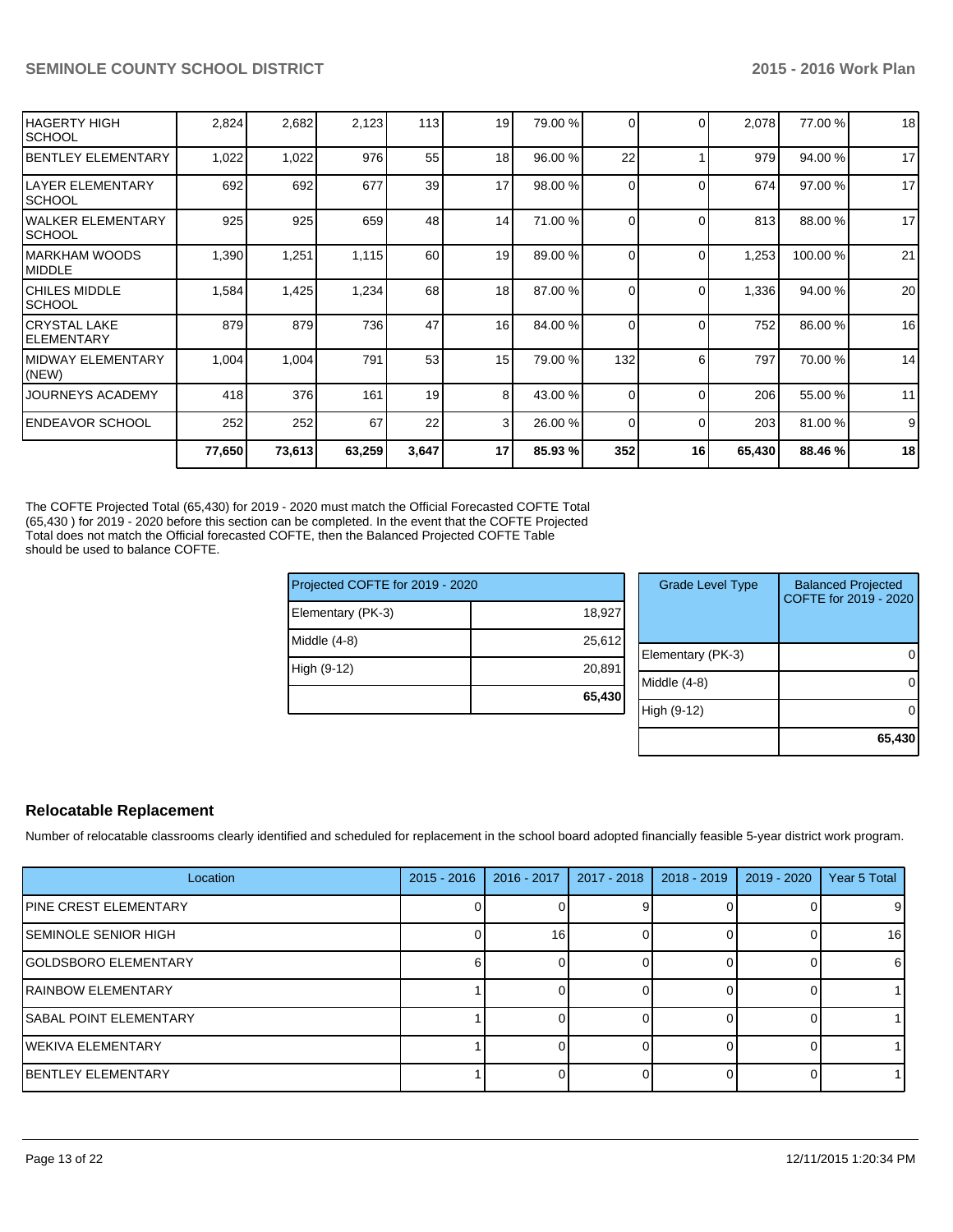| <b>IMIDWAY ELEMENTARY (NEW)</b>        |    |   |  |  |
|----------------------------------------|----|---|--|--|
| <b>Total Relocatable Replacements:</b> | 16 | o |  |  |

## **Charter Schools Tracking**

Information regarding the use of charter schools.

| Location-Type                      | # Relocatable<br>units or<br>permanent<br>classrooms | Owner      | <b>Year Started or</b><br>Scheduled | Student<br><b>Stations</b> | <b>Students</b><br>Enrolled | Years in<br>Contract | <b>Total Charter</b><br><b>Students</b><br>projected for<br>$2019 - 2020$ |
|------------------------------------|------------------------------------------------------|------------|-------------------------------------|----------------------------|-----------------------------|----------------------|---------------------------------------------------------------------------|
| Choices In Learning                |                                                      | 20 PRIVATE | 2002                                | 670                        | 666                         | 13 <sub>l</sub>      | 670                                                                       |
| UCP (Pre-K Only)                   |                                                      | 10 PRIVATE | 2003                                | 110                        | 36 <sup>l</sup>             | 12 <sub>l</sub>      | 110                                                                       |
| Galileo School for Gifted Learning |                                                      | 24 PRIVATE | 2011                                | 443                        | 399                         |                      | 443                                                                       |
| Seminole Science                   |                                                      | 21 PRIVATE | 2015                                | 525                        | 367                         |                      | 525                                                                       |
|                                    | 75                                                   |            |                                     | 1.748                      | 1,468                       |                      | 1.748                                                                     |

## **Special Purpose Classrooms Tracking**

The number of classrooms that will be used for certain special purposes in the current year, by facility and type of classroom, that the district will, 1), not use for educational purposes, and 2), the co-teaching classrooms that are not open plan classrooms and will be used for educational purposes.

| School                                 | <b>School Type</b>                   | # of Elementary<br>K-3 Classrooms I | # of Middle 4-8<br><b>Classrooms</b> | # of High $9-12$<br><b>Classrooms</b> | # of $ESE$<br><b>Classrooms</b> | # of Combo<br>Classrooms | Total<br>Classrooms        |
|----------------------------------------|--------------------------------------|-------------------------------------|--------------------------------------|---------------------------------------|---------------------------------|--------------------------|----------------------------|
| <b>Total Educational Classrooms: I</b> |                                      |                                     |                                      |                                       |                                 |                          |                            |
| School                                 | <b>School Type</b>                   | # of Elementary<br>K-3 Classrooms I | # of Middle 4-8<br><b>Classrooms</b> | # of High $9-12$<br>Classrooms        | # of $ESE$<br><b>Classrooms</b> | # of Combo<br>Classrooms | <b>Total</b><br>Classrooms |
|                                        | <b>Total Co-Teaching Classrooms:</b> |                                     |                                      |                                       |                                 |                          | 01                         |

#### **Infrastructure Tracking**

**Necessary offsite infrastructure requirements resulting from expansions or new schools. This section should include infrastructure information related to capacity project schedules and other project schedules (Section 4).**

Not Specified

**Proposed location of planned facilities, whether those locations are consistent with the comprehensive plans of all affected local governments, and recommendations for infrastructure and other improvements to land adjacent to existing facilities. Provisions of 1013.33(12), (13) and (14) and 1013.36 must be addressed for new facilities planned within the 1st three years of the plan (Section 5).**

Not Specified

**Consistent with Comp Plan?** No

#### **Net New Classrooms**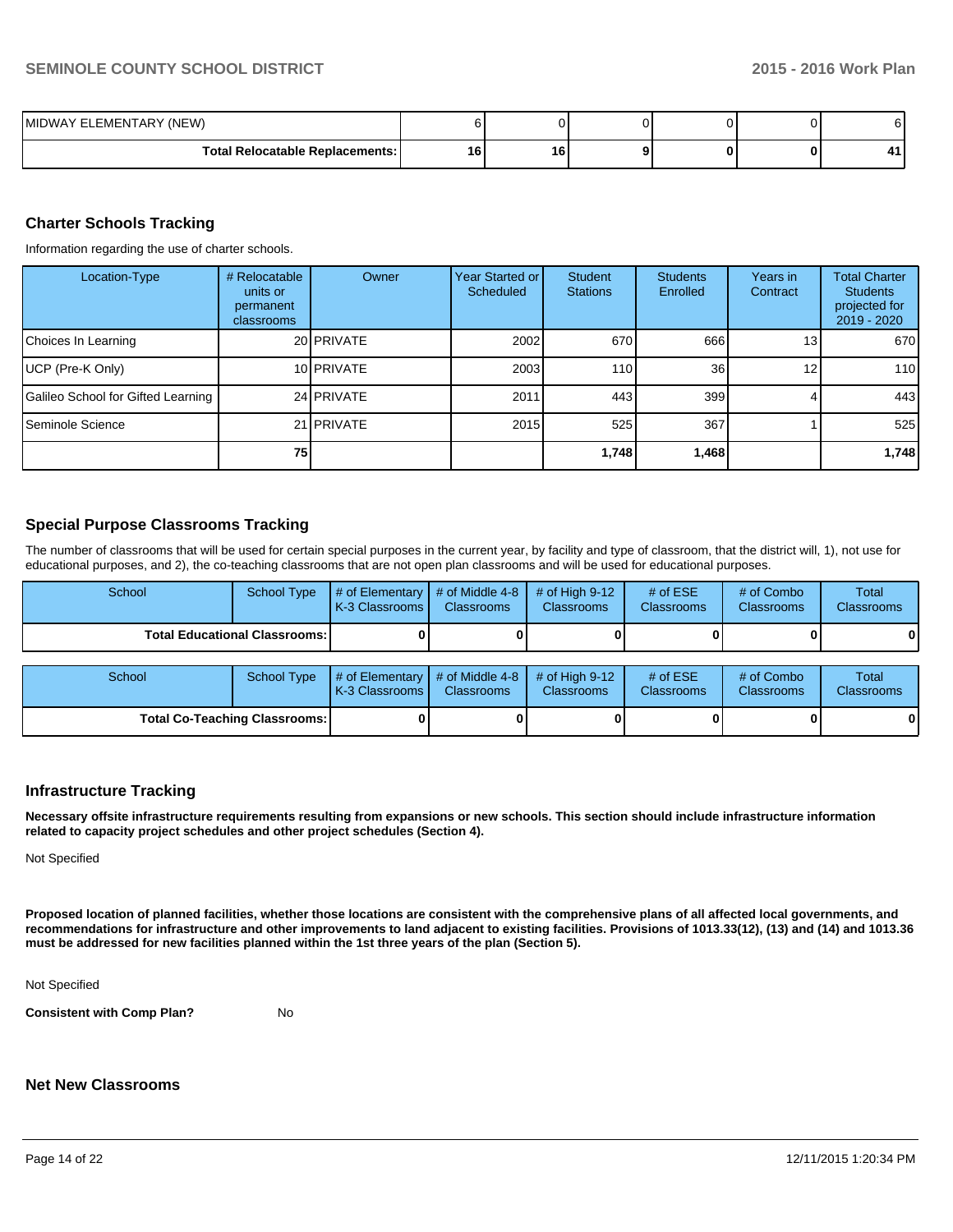The number of classrooms, by grade level and type of construction, that were added during the last fiscal year.

| List the net new classrooms added in the 2014 - 2015 fiscal year.                                                                                       |                               |                            |                                                                        |                        | List the net new classrooms to be added in the 2015 - 2016 fiscal<br>Ivear. |                          |                              |                        |
|---------------------------------------------------------------------------------------------------------------------------------------------------------|-------------------------------|----------------------------|------------------------------------------------------------------------|------------------------|-----------------------------------------------------------------------------|--------------------------|------------------------------|------------------------|
| "Classrooms" is defined as capacity carrying classrooms that are added to increase<br>capacity to enable the district to meet the Class Size Amendment. |                               |                            | Totals for fiscal year 2015 - 2016 should match totals in Section 15A. |                        |                                                                             |                          |                              |                        |
| Location                                                                                                                                                | $2014 - 2015 \#$<br>Permanent | $2014 - 2015$ #<br>Modular | $2014 - 2015 \#$<br>Relocatable                                        | $2014 - 2015$<br>Total | $2015 - 2016$ #<br>Permanent                                                | 2015 - 2016 #<br>Modular | 2015 - 2016 #<br>Relocatable | $2015 - 2016$<br>Total |
| Elementary (PK-3)                                                                                                                                       |                               |                            |                                                                        |                        | 15                                                                          |                          |                              | 15                     |
| Middle (4-8)                                                                                                                                            |                               |                            |                                                                        |                        |                                                                             |                          |                              | $\Omega$               |
| High (9-12)                                                                                                                                             |                               |                            |                                                                        |                        |                                                                             |                          |                              | $\Omega$               |
|                                                                                                                                                         |                               |                            |                                                                        |                        | 15                                                                          |                          |                              | 15 <sub>l</sub>        |

#### **Relocatable Student Stations**

Number of students that will be educated in relocatable units, by school, in the current year, and the projected number of students for each of the years in the workplan.

| <b>Site</b>                                                    | $2015 - 2016$ | 2016 - 2017 | 2017 - 2018 | 2018 - 2019 | 2019 - 2020    | 5 Year Average |
|----------------------------------------------------------------|---------------|-------------|-------------|-------------|----------------|----------------|
| MILLENNIUM MIDDLE                                              | 352           | 352         | 352         | $\Omega$    | 0              | 211            |
| <b>SOUTH SEMINOLE MIDDLE</b>                                   | 88            | 88          | 88          | $\Omega$    | $\Omega$       | 53             |
| CASSELBERRY ELEMENTARY                                         | 22            | 22          | 22          | 22          | 22             | 22             |
| <b>WILSON ELEMENTARY</b>                                       | 18            | 18          | 18          | 18          | 18             | 18             |
| ICROOMS ACADEMY OF INFORMATION<br><b>I</b> TECHNOLOGY          | $\Omega$      | 0           | 0           | $\Omega$    | 0              | 0              |
| <b>GOLDSBORO ELEMENTARY</b>                                    | 256           | 0           | 0           | $\Omega$    | $\overline{0}$ | 51             |
| IJACKSON HEIGHTS MIDDLE                                        | 88            | 0           | 0           | $\Omega$    | 0              | 18             |
| MIDWAY ELEMENTARY (OLD)                                        | $\Omega$      | $\Omega$    | 0           | $\Omega$    | $\Omega$       | 0              |
| ROSENWALD EXCEPTIONAL STUDENT<br><b>EDUCATION CENTER (OLD)</b> | $\Omega$      | 0           | 0           | $\Omega$    | $\Omega$       | $\overline{0}$ |
| RAINBOW ELEMENTARY                                             | $\Omega$      | $\Omega$    | 0           | $\Omega$    | $\overline{0}$ | 0              |
| WINTER SPRINGS ELEMENTARY                                      | $\Omega$      | $\Omega$    | 0           | $\Omega$    | 0              | $\overline{0}$ |
| <b>SPRING LAKE ELEMENTARY</b>                                  | 44            | 40          | 40          | 40          | 40             | 41             |
| IOVIEDO SENIOR HIGH                                            | $\Omega$      | $\Omega$    | 0           | $\Omega$    | 0              | 0              |
| ILYMAN SENIOR HIGH                                             | 172           | 100         | 100         | 100         | 100            | 114            |
| LAKE BRANTLEY SENIOR HIGH                                      | 150           | 150         | 150         | 150         | 150            | 150            |
| FOREST CITY ELEMENTARY                                         | $\Omega$      | $\Omega$    | $\Omega$    | $\Omega$    | 0              | $\mathbf 0$    |
| <b>RED BUG ELEMENTARY</b>                                      | $\Omega$      | 18          | 18          | 18          | 18             | 14             |
| <b>IDYLLWILDE ELEMENTARY</b>                                   | 72            | 72          | 72          | 72          | 72             | 72             |
| <b>IEASTBROOK ELEMENTARY</b>                                   | $\Omega$      | $\Omega$    | 0           | $\Omega$    | $\Omega$       | 0              |
| <b>ITUSKAWILLA MIDDLE</b>                                      | $\Omega$      | 0           | 0           | $\Omega$    | 0              | 0              |
| LAKE HOWELL SENIOR HIGH                                        | U             | 0           | 0           | $\Omega$    | $\Omega$       | 0              |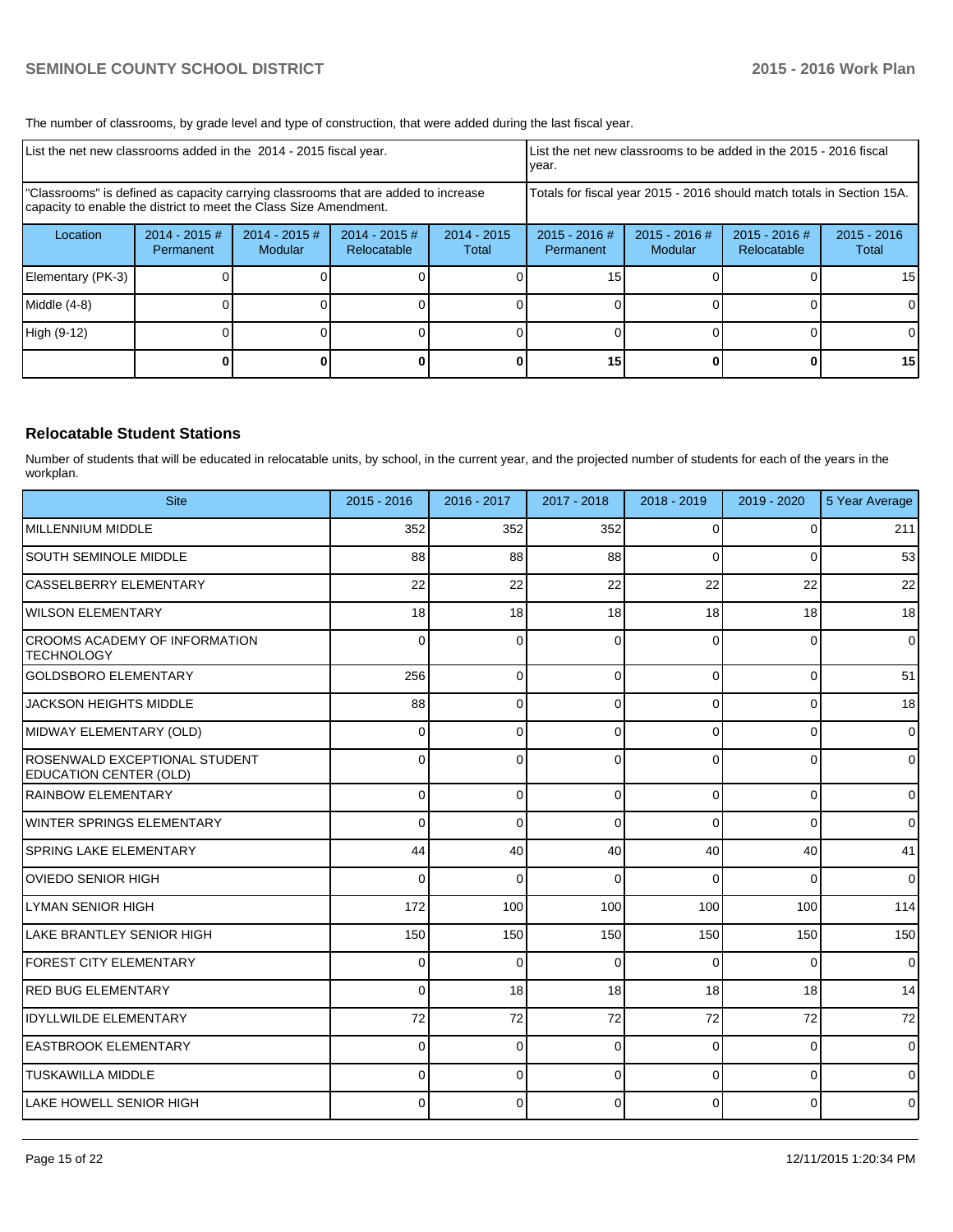| <b>BENTLEY ELEMENTARY</b>         | $\Omega$       | 0           | 0           | $\overline{0}$ | $\overline{0}$ | $\overline{0}$ |
|-----------------------------------|----------------|-------------|-------------|----------------|----------------|----------------|
| <b>STERLING PARK ELEMENTARY</b>   | 0              | 0           | 0           | $\Omega$       | 0              | $\overline{0}$ |
| <b>ROCK LAKE MIDDLE</b>           | 0              | 0           | 0           | $\Omega$       | $\overline{0}$ | $\overline{0}$ |
| <b>WEKIVA ELEMENTARY</b>          | 0              | $\mathbf 0$ | 0           | $\Omega$       | $\mathbf 0$    | $\overline{0}$ |
| KEETH ELEMENTARY                  | 88             | 88          | 88          | 88             | 88             | 88             |
| <b>GREENWOOD LAKES MIDDLE</b>     | 176            | 0           | 0           | $\overline{0}$ | 0              | 35             |
| <b>STENSTROM ELEMENTARY</b>       | 0              | $\mathbf 0$ | 0           | $\Omega$       | $\mathbf 0$    | $\overline{0}$ |
| <b>HEATHROW ELEMENTARY</b>        | 110            | 110         | 110         | 110            | 110            | 110            |
| <b>PARTIN ELEMENTARY</b>          | 44             | 44          | 44          | 44             | 44             | 44             |
| <b>INDIAN TRAILS MIDDLE</b>       | 44             | 44          | 44          | 44             | 44             | 44             |
| <b>EARLY LEARNING CENTER</b>      | 18             | 0           | 0           | $\Omega$       | 0              | 4              |
| <b>TEAGUE MIDDLE</b>              | 0              | $\mathbf 0$ | 0           | $\overline{0}$ | $\overline{0}$ | $\overline{0}$ |
| WINTER SPRINGS SENIOR HIGH        | 0              | $\mathbf 0$ | $\Omega$    | $\Omega$       | $\Omega$       | $\overline{0}$ |
| <b>HIGHLANDS ELEMENTARY</b>       | 36             | 36          | 36          | 36             | 36             | 36             |
| <b>CARILLON ELEMENTARY</b>        | 0              | 0           | 0           | $\Omega$       | $\Omega$       | $\overline{0}$ |
| <b>WICKLOW ELEMENTARY</b>         | 44             | 44          | 44          | 44             | 44             | 44             |
| <b>EVANS ELEMENTARY</b>           | 22             | 22          | 22          | 22             | 22             | 22             |
| <b>HAGERTY HIGH SCHOOL</b>        | 0              | 0           | 0           | 0              | 0              | $\overline{0}$ |
| <b>SEMINOLE SENIOR HIGH</b>       | 400            | 275         | 275         | $\overline{0}$ | $\overline{0}$ | 190            |
| <b>MARKHAM WOODS MIDDLE</b>       | 0              | 0           | 0           | $\Omega$       | $\overline{0}$ | $\overline{0}$ |
| CHILES MIDDLE SCHOOL              | 0              | 0           | 0           | $\Omega$       | $\mathbf 0$    | $\overline{0}$ |
| <b>CRYSTAL LAKE ELEMENTARY</b>    | 0              | $\mathbf 0$ | 0           | $\Omega$       | $\overline{0}$ | $\overline{0}$ |
| LAYER ELEMENTARY SCHOOL           | 0              | $\mathbf 0$ | 0           | $\Omega$       | $\mathbf 0$    | $\overline{0}$ |
| <b>WALKER ELEMENTARY SCHOOL</b>   | 0              | $\mathbf 0$ | 0           | $\Omega$       | $\mathbf 0$    | $\overline{0}$ |
| <b>HAMILTON ELEMENTARY</b>        | 128            | 106         | 0           | $\Omega$       | 0              | 47             |
| <b>BEAR LAKE ELEMENTARY</b>       | $\overline{0}$ | $\mathbf 0$ | 0           | $\overline{0}$ | $\mathbf 0$    | $\overline{0}$ |
| <b>ENGLISH ESTATES ELEMENTARY</b> | 22             | 22          | 22          | 22             | 22             | 22             |
| <b>GENEVA ELEMENTARY</b>          | 66             | 66          | 66          | 66             | 66             | 66             |
| <b>LAKE MARY SENIOR HIGH</b>      | 150            | 150         | 150         | 150            | 150            | 150            |
| <b>LAKE MARY ELEMENTARY</b>       | 88             | 88          | 88          | 88             | 88             | 88             |
| LONGWOOD ELEMENTARY               | $\Omega$       | 0           | 0           | $\overline{0}$ | $\mathbf{0}$   | $\overline{0}$ |
| <b>MILWEE MIDDLE</b>              | 110            | 22          | 22          | 22             | 22             | 40             |
| <b>LAWTON ELEMENTARY</b>          | $\Omega$       | $\mathbf 0$ | $\mathbf 0$ | $\overline{0}$ | $\mathbf{0}$   | $\overline{0}$ |
| PINE CREST ELEMENTARY             | 176            | 176         | 176         | $\overline{0}$ | 0              | 106            |
| SANFORD MIDDLE                    | 220            | 220         | 220         | 220            | 220            | 220            |
| ALTAMONTE ELEMENTARY              | 0              | 0           | 0           | $\overline{0}$ | $\mathbf 0$    | $\overline{0}$ |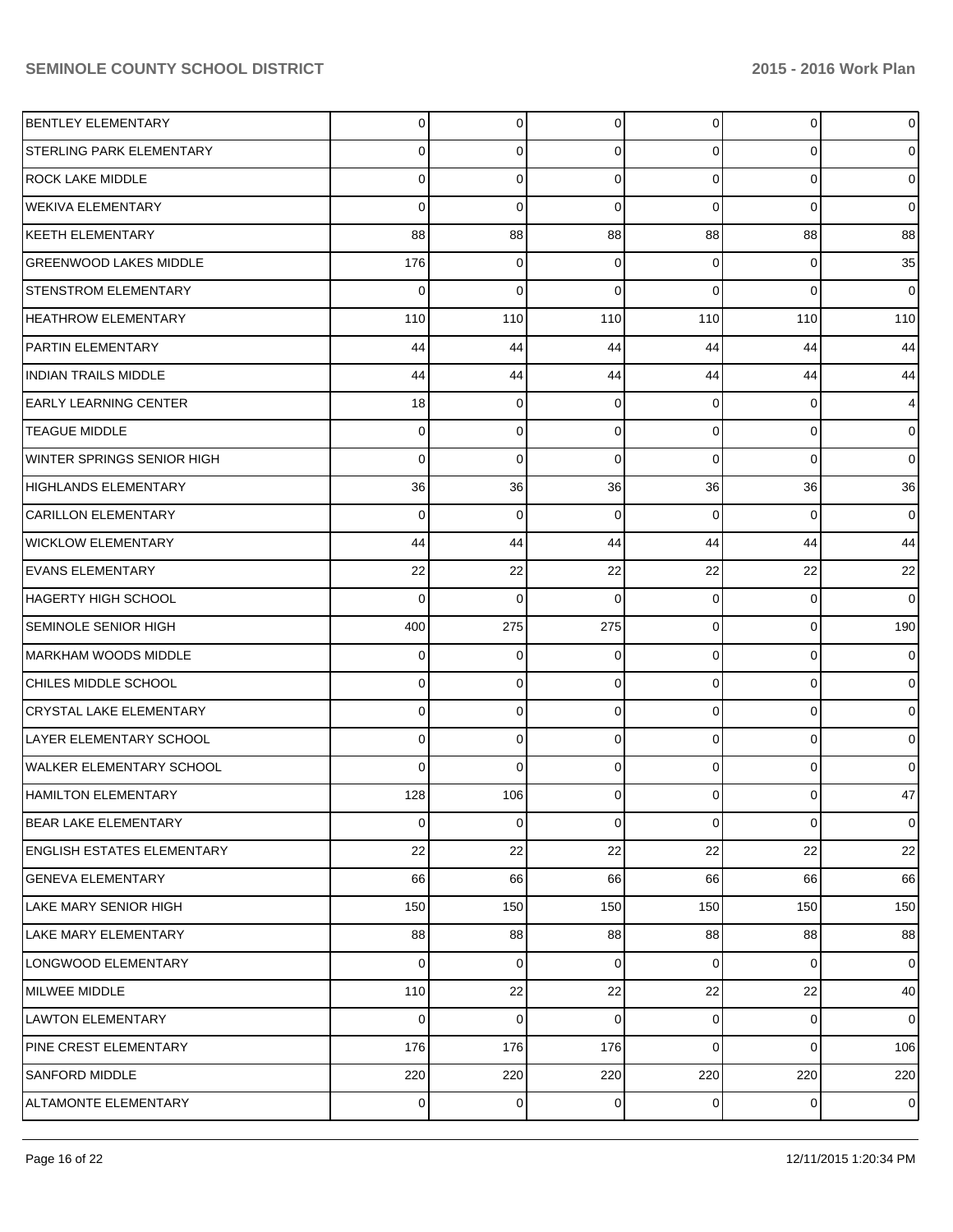| <b>ISABAL POINT ELEMENTARY</b>                    |        |        |        |        |        |        |
|---------------------------------------------------|--------|--------|--------|--------|--------|--------|
| <b>IWOODLANDS ELEMENTARY</b>                      | 66     | 44     | 44     | 44     | 44     | 48     |
| ILAKE ORIENTA ELEMENTARY                          | 18     | 18     | 18     | 18     | 18     | 18     |
| MIDWAY ELEMENTARY (NEW)                           | 258    | 258    | 258    | 258    | 258    | 258    |
| <b>IJOURNEYS ACADEMY</b>                          |        |        |        |        |        | 0      |
| <b>IENDEAVOR SCHOOL</b>                           |        |        |        |        |        |        |
| Totals for SEMINOLE COUNTY SCHOOL DISTRICT        |        |        |        |        |        |        |
| Total students in relocatables by year.           | 3,546  | 2,693  | 2,587  | 1,696  | 1,696  | 2,444  |
| Total number of COFTE students projected by year. | 63,728 | 64,476 | 64,808 | 65,148 | 65,430 | 64,718 |
| Percent in relocatables by year.                  | 6%     | 4 %    | 4 %    | 3%     | 3%     | 4 %    |

# **Leased Facilities Tracking**

Exising leased facilities and plans for the acquisition of leased facilities, including the number of classrooms and student stations, as reported in the educational plant survey, that are planned in that location at the end of the five year workplan.

| Location                                                  | # of Leased<br>Classrooms 2015 -<br>2016 | <b>FISH Student</b><br><b>Stations</b> | Owner   | # of Leased<br>Classrooms 2019 -<br>2020 | <b>FISH Student</b><br><b>Stations</b> |
|-----------------------------------------------------------|------------------------------------------|----------------------------------------|---------|------------------------------------------|----------------------------------------|
| <b>LAKE BRANTLEY SENIOR HIGH</b>                          |                                          | $100$ WS                               |         | $\Omega$                                 | n                                      |
| <b>WICKLOW ELEMENTARY</b>                                 | $\Omega$                                 |                                        | 0 WS    | $\Omega$                                 | 0                                      |
| <b>SANFORD MIDDLE</b>                                     |                                          |                                        | $44$ MS | $\Omega$                                 | 0                                      |
| <b>HAMILTON ELEMENTARY</b>                                | $\Omega$                                 | 0                                      |         | $\Omega$                                 | 0                                      |
| <b>BEAR LAKE ELEMENTARY</b>                               | 0                                        | 0                                      |         | 0                                        | 0                                      |
| <b>ENGLISH ESTATES ELEMENTARY</b>                         | 0                                        | $\Omega$                               |         | $\Omega$                                 | $\Omega$                               |
| <b>GENEVA ELEMENTARY</b>                                  | 0                                        | $\Omega$                               |         | $\Omega$                                 | 0                                      |
| <b>LAKE MARY SENIOR HIGH</b>                              | $\Omega$                                 | $\Omega$                               |         | $\Omega$                                 | $\Omega$                               |
| <b>LAKE MARY ELEMENTARY</b>                               | $\Omega$                                 | 0                                      |         | $\Omega$                                 | 0                                      |
| LONGWOOD ELEMENTARY                                       | $\Omega$                                 | 0                                      |         | 0                                        | 0                                      |
| <b>MILWEE MIDDLE</b>                                      | 0                                        | 0                                      |         | $\Omega$                                 | 0                                      |
| <b>LAWTON ELEMENTARY</b>                                  | $\Omega$                                 | 0                                      |         | 0                                        | $\Omega$                               |
| PINE CREST ELEMENTARY                                     | $\Omega$                                 | 0                                      |         | $\Omega$                                 | <sup>0</sup>                           |
| <b>SEMINOLE SENIOR HIGH</b>                               | 0                                        | 0                                      |         | 0                                        | 0                                      |
| MILLENNIUM MIDDLE                                         | 0                                        | ∩                                      |         | 0                                        | 0                                      |
| <b>SOUTH SEMINOLE MIDDLE</b>                              | $\Omega$                                 | $\Omega$                               |         | 0                                        | $\Omega$                               |
| <b>CASSELBERRY ELEMENTARY</b>                             | $\Omega$                                 | 0                                      |         | $\Omega$                                 | $\Omega$                               |
| WILSON ELEMENTARY                                         | $\Omega$                                 | 0                                      |         | $\Omega$                                 | $\Omega$                               |
| <b>CROOMS ACADEMY OF INFORMATION</b><br><b>TECHNOLOGY</b> | $\Omega$                                 | O                                      |         | 0                                        | 0                                      |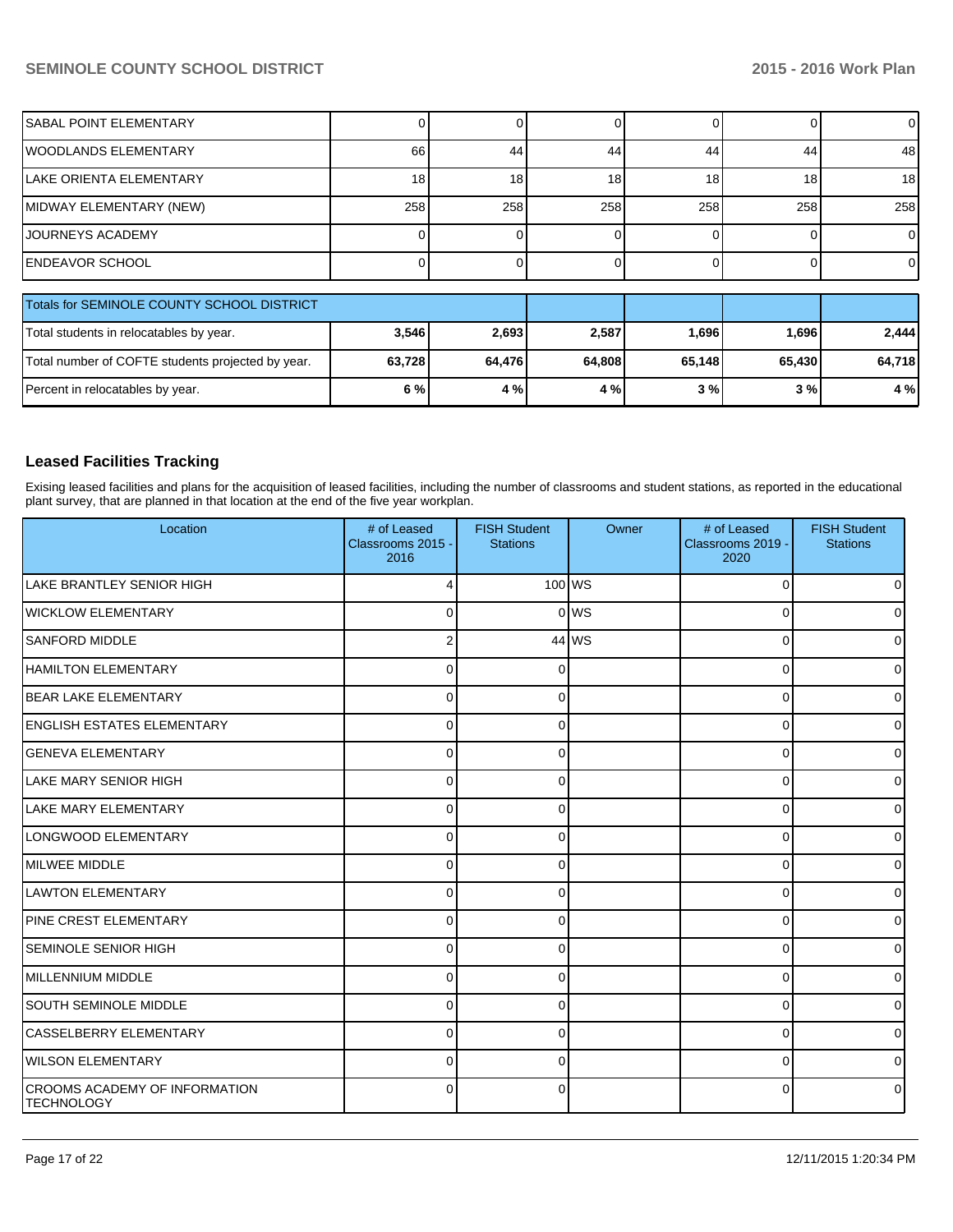| <b>GOLDSBORO ELEMENTARY</b>                             | 13             |             | 234 Mobile Modular | 7              | 126            |
|---------------------------------------------------------|----------------|-------------|--------------------|----------------|----------------|
| <b>JACKSON HEIGHTS MIDDLE</b>                           | 0              |             |                    | 0              | 0              |
| MIDWAY ELEMENTARY (OLD)                                 | 0              |             |                    | $\Omega$       | 0              |
| ROSENWALD EXCEPTIONAL STUDENT EDUCATION<br>CENTER (OLD) | 0              |             |                    | 0              | 0              |
| RAINBOW ELEMENTARY                                      | 0              | 0           |                    | 0              | 0              |
| WINTER SPRINGS ELEMENTARY                               | 0              | $\Omega$    |                    | 0              | 01             |
| SPRING LAKE ELEMENTARY                                  | 0              | 0           |                    | 0              | 0              |
| <b>OVIEDO SENIOR HIGH</b>                               | 0              | $\Omega$    |                    | 0              | 0              |
| LYMAN SENIOR HIGH                                       | 0              | 0           |                    | 0              | 0              |
| FOREST CITY ELEMENTARY                                  | 0              | $\Omega$    |                    | 0              | 0              |
| <b>RED BUG ELEMENTARY</b>                               | 0              | 0           |                    | 0              | 0              |
| <b>IDYLLWILDE ELEMENTARY</b>                            | 0              | 0           |                    | 0              | 0              |
| <b>EASTBROOK ELEMENTARY</b>                             | 0              | 0           |                    | 0              | 0              |
| <b>TUSKAWILLA MIDDLE</b>                                | 0              | $\Omega$    |                    | 0              | 0              |
| <b>LAKE HOWELL SENIOR HIGH</b>                          | 0              | 0           |                    | 0              | 0              |
| ALTAMONTE ELEMENTARY                                    | 0              | 0           |                    | 0              | 0              |
| SABAL POINT ELEMENTARY                                  | 0              | 0           |                    | 0              | 0              |
| <b>WOODLANDS ELEMENTARY</b>                             | 0              | 0           |                    | $\Omega$       | 0              |
| <b>LAKE ORIENTA ELEMENTARY</b>                          | 0              | 0           |                    | 0              | 0              |
| <b>STERLING PARK ELEMENTARY</b>                         | 0              | 0           |                    | $\Omega$       | 0              |
| <b>ROCK LAKE MIDDLE</b>                                 | 0              | 0           |                    | 0              | 0              |
| <b>WEKIVA ELEMENTARY</b>                                | 0              | 0           |                    | 0              | 0              |
| <b>KEETH ELEMENTARY</b>                                 | 0              |             |                    | 0              | 0              |
| <b>GREENWOOD LAKES MIDDLE</b>                           | 8              |             | 176 Mobile Modular | 0              |                |
| <b>STENSTROM ELEMENTARY</b>                             | 0              | $\Omega$    |                    | 0              | 01             |
| PARTIN ELEMENTARY                                       | 0              | $\Omega$    |                    | 0              | $\overline{0}$ |
| <b>INDIAN TRAILS MIDDLE</b>                             | 0              | $\mathbf 0$ |                    | 0              | $\overline{0}$ |
| <b>TEAGUE MIDDLE</b>                                    | 0              | $\mathbf 0$ |                    | 0              | $\overline{0}$ |
| WINTER SPRINGS SENIOR HIGH                              | 0              | $\Omega$    |                    | 0              | $\overline{0}$ |
| HIGHLANDS ELEMENTARY                                    | $\overline{2}$ |             | 36 Mobile Modular  | $\overline{2}$ | 36             |
| <b>CARILLON ELEMENTARY</b>                              | 0              | $\Omega$    |                    | 0              | $\overline{0}$ |
| EVANS ELEMENTARY                                        | 0              | $\mathbf 0$ |                    | 0              | $\overline{0}$ |
| HAGERTY HIGH SCHOOL                                     | 0              | 0           |                    | 0              | $\overline{0}$ |
| <b>BENTLEY ELEMENTARY</b>                               | 0              | $\Omega$    |                    | 0              | $\overline{0}$ |
| LAYER ELEMENTARY SCHOOL                                 | 0              | $\mathbf 0$ |                    | 0              | $\circ$        |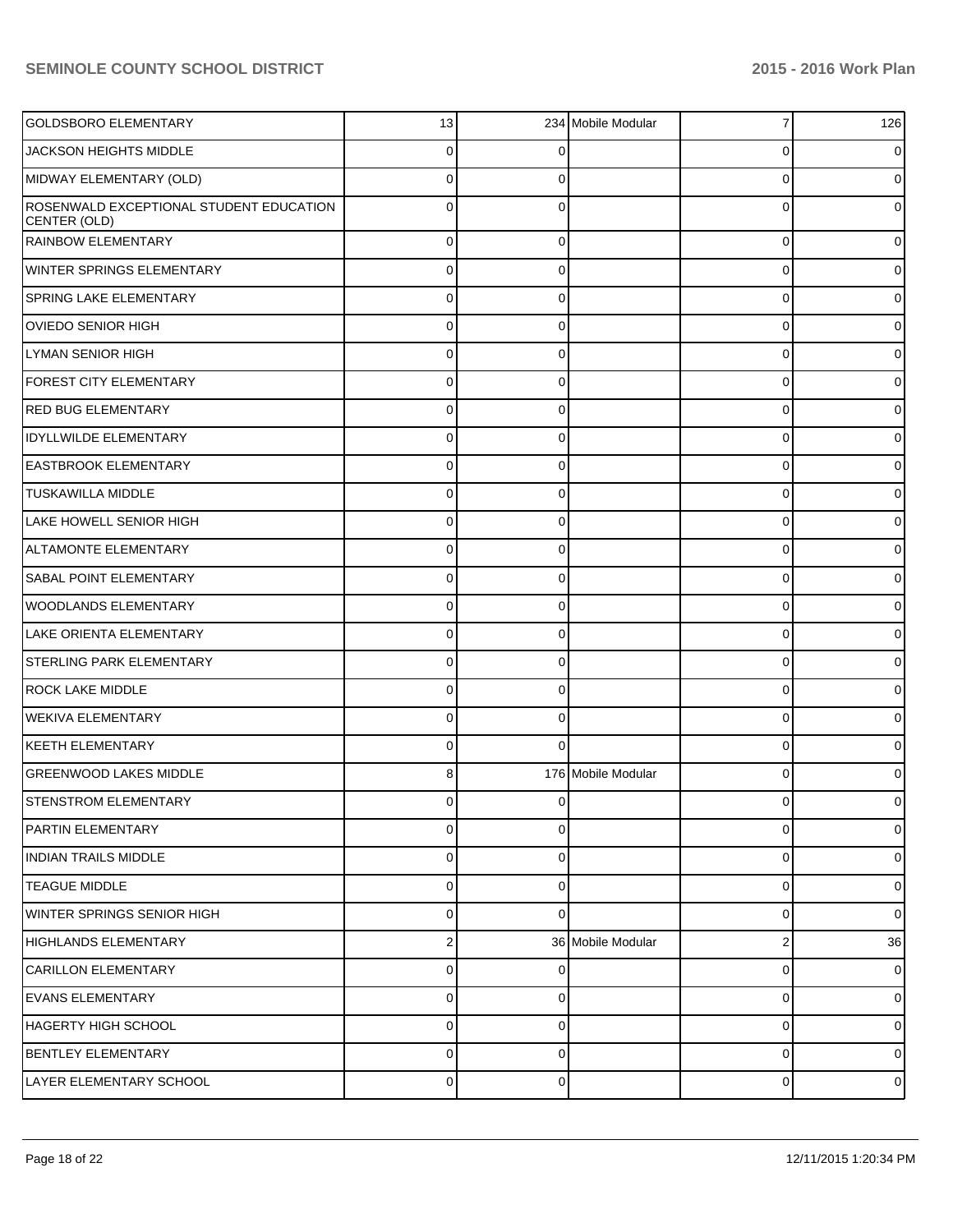| IWALKER ELEMENTARY SCHOOL |    |     |  |          |
|---------------------------|----|-----|--|----------|
| IMARKHAM WOODS MIDDLE     |    |     |  | 0        |
| CHILES MIDDLE SCHOOL      |    |     |  | 0        |
| CRYSTAL LAKE ELEMENTARY   |    |     |  | 01       |
| MIDWAY ELEMENTARY (NEW)   |    | 108 |  | 0        |
| <b>IJOURNEYS ACADEMY</b>  |    |     |  | 0        |
| <b>ENDEAVOR SCHOOL</b>    |    |     |  | $\Omega$ |
| HEATHROW ELEMENTARY       |    |     |  | 0        |
| EARLY LEARNING CENTER     |    |     |  | 0        |
|                           | 35 | 698 |  | 162      |

# **Failed Standard Relocatable Tracking**

Relocatable units currently reported by school, from FISH, and the number of relocatable units identified as 'Failed Standards'.

Nothing reported for this section.

# **Planning**

#### **Class Size Reduction Planning**

**Plans approved by the school board that reduce the need for permanent student stations such as acceptable school capacity levels, redistricting, busing, year-round schools, charter schools, magnet schools, public-private partnerships, multitrack scheduling, grade level organization, block scheduling, or other alternatives.**

All schools are within permanent capacity levels of service for the next 5 year planning period.

## **School Closure Planning**

**Plans for the closure of any school, including plans for disposition of the facility or usage of facility space, and anticipated revenues.**

None expected.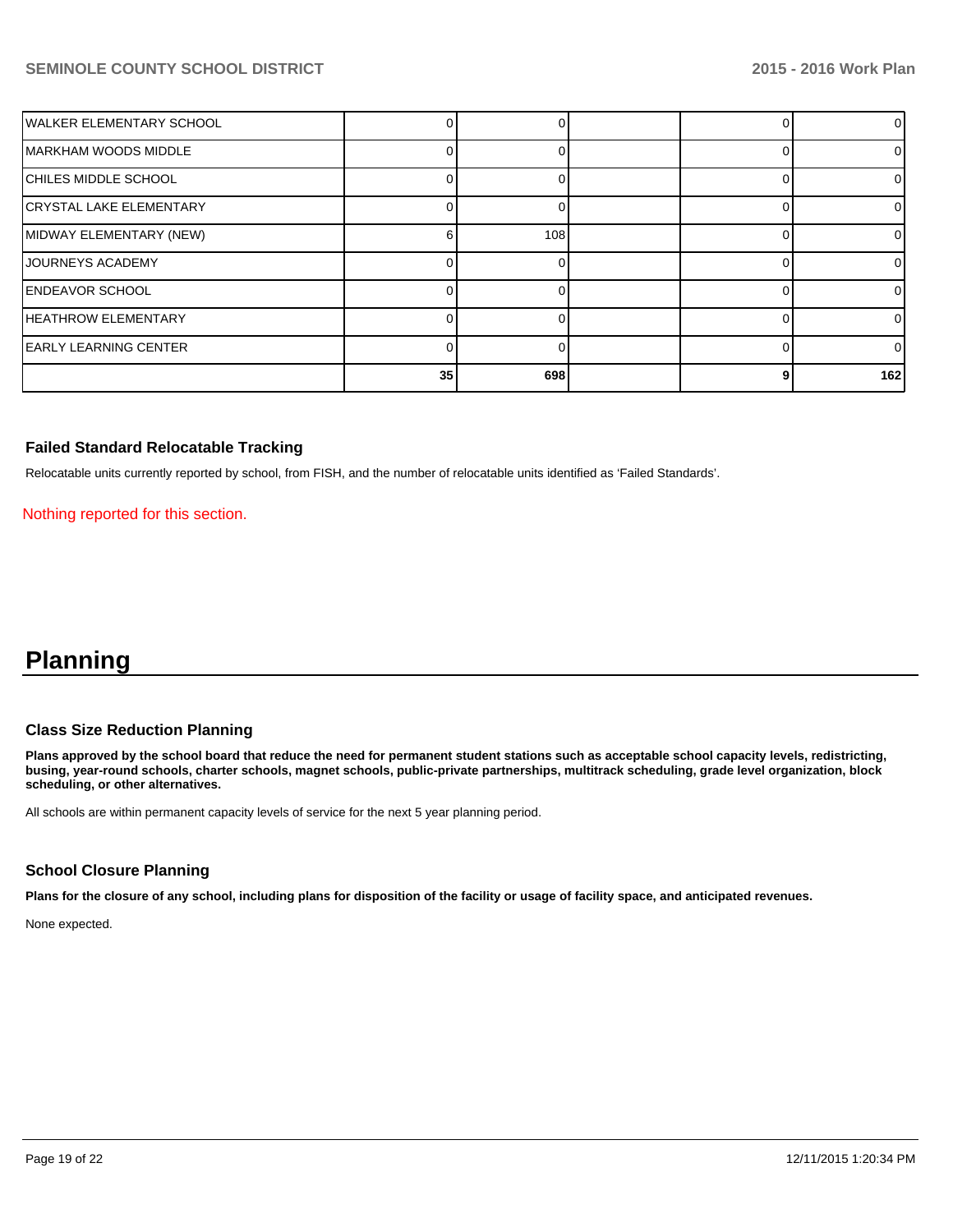# **Long Range Planning**

#### **Ten-Year Maintenance**

District projects and locations regarding the projected need for major renovation, repair, and maintenance projects within the district in years 6-10 beyond the projects plans detailed in the five years covered by the work plan.

Nothing reported for this section.

#### **Ten-Year Capacity**

Schedule of capital outlay projects projected to ensure the availability of satisfactory student stations for the projected student enrollment in K-12 programs for the future 5 years beyond the 5-year district facilities work program.

Nothing reported for this section.

#### **Ten-Year Planned Utilization**

Schedule of planned capital outlay projects identifying the standard grade groupings, capacities, and planned utilization rates of future educational facilities of the district for both permanent and relocatable facilities.

| <b>Grade Level Projections</b>  | <b>FISH</b><br>Student<br><b>Stations</b> | Actual 2014 -<br>2015 FISH<br>Capacity | Actual<br>$2014 -$<br>2015<br><b>COFTE</b> | Actual 2014 - 2015<br><b>Utilization</b> | Actual 2015 - 2016 / 2024 - 2025 new<br>Student Capacity to be added/removed | Projected 2024<br>2025 COFTE | $-$ Projected 2024 -<br>2025 Utilization |
|---------------------------------|-------------------------------------------|----------------------------------------|--------------------------------------------|------------------------------------------|------------------------------------------------------------------------------|------------------------------|------------------------------------------|
| Elementary - District<br>Totals | 37.538                                    | 37,538                                 | 27.449.00                                  | 73.12 %                                  | 1.354                                                                        | 27.568                       | 70.88%                                   |
| Middle - District Totals        | 19.730                                    | 17,754                                 | 15.001.00                                  | 84.49 %                                  | 100 <sub>l</sub>                                                             | 14.027                       | 78.57 %                                  |
| High - District Totals          | 27.059                                    | 25.567                                 | 20.296.00                                  | 79.38 %                                  | 365                                                                          | 20.256                       | 78.11 %                                  |
| Other - ESE, etc                | 940                                       | 304                                    | 133.00                                     | 43.75 %                                  |                                                                              | 150                          | 49.34 %                                  |
|                                 | 85,267                                    | 81,163                                 | 62,879.00                                  | 77.47 %l                                 | 1,819                                                                        | 62,001                       | 74.72 %                                  |

**Combination schools are included with the middle schools for student stations, capacity, COFTE and utilization purposes because these facilities all have a 90% utilization factor. Use this space to explain or define the grade groupings for combination schools.**

No comments to report.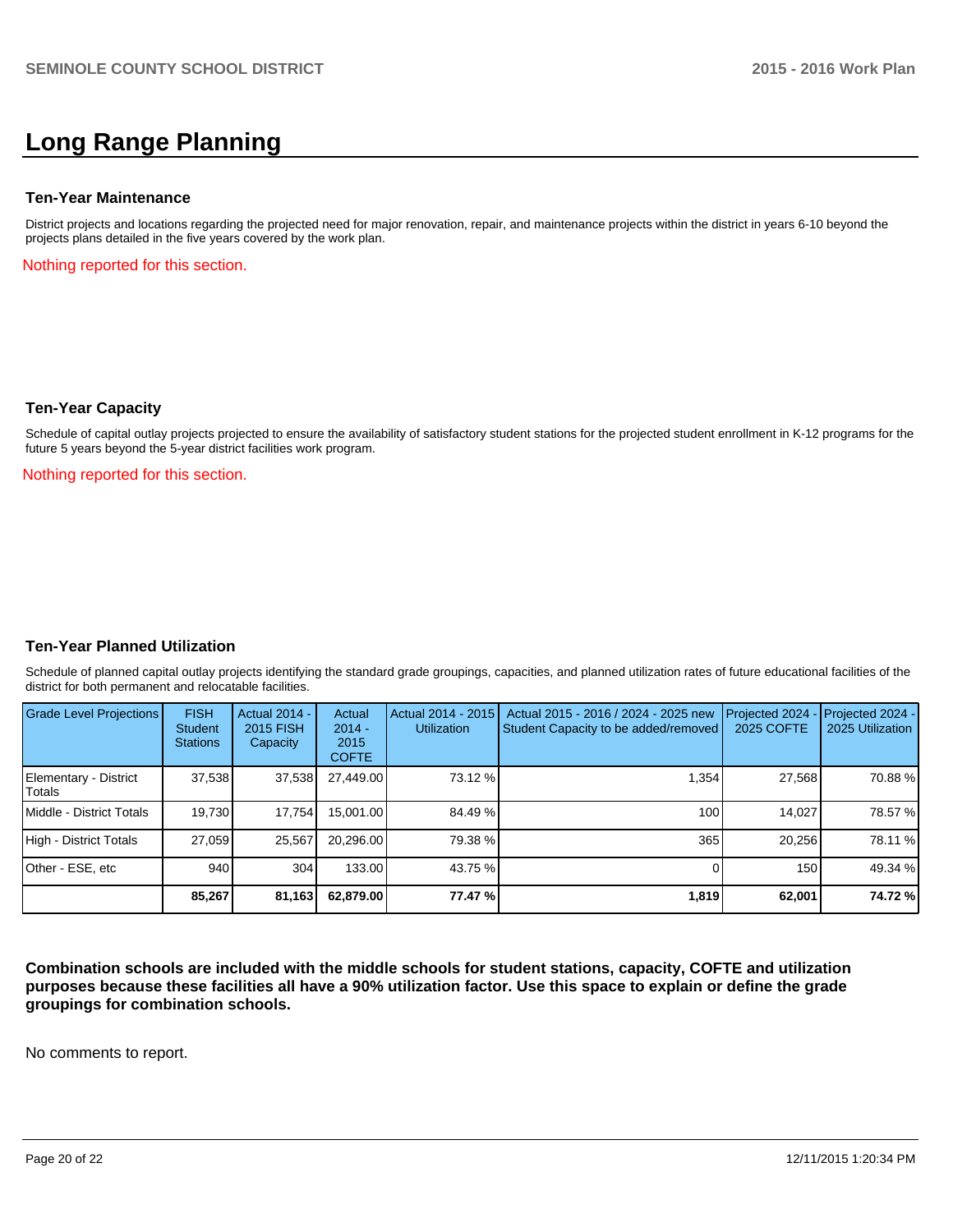#### **Ten-Year Infrastructure Planning**

**Proposed Location of Planned New, Remodeled, or New Additions to Facilities in 06 thru 10 out years (Section 28).**

Lawton Elementary, Midway Elementary and Millennium Middle

Plans for closure of any school, including plans for disposition of the facility or usage of facility space, and anticipated revenues in the 06 thru 10 out **years (Section 29).**

Nothing reported for this section.

#### **Twenty-Year Maintenance**

District projects and locations regarding the projected need for major renovation, repair, and maintenance projects within the district in years 11-20 beyond the projects plans detailed in the five years covered by the work plan.

Nothing reported for this section.

## **Twenty-Year Capacity**

Schedule of capital outlay projects projected to ensure the availability of satisfactory student stations for the projected student enrollment in K-12 programs for the future 11-20 years beyond the 5-year district facilities work program.

Nothing reported for this section.

#### **Twenty-Year Planned Utilization**

Schedule of planned capital outlay projects identifying the standard grade groupings, capacities, and planned utilization rates of future educational facilities of the district for both permanent and relocatable facilities.

| <b>Grade Level Projections</b>   | <b>FISH</b><br><b>Student</b><br><b>Stations</b> | <b>Actual 2014 -</b><br>2015 FISH<br>Capacity | Actual<br>$2014 -$<br>2015<br><b>COFTE</b> | Actual 2014 - 2015<br><b>Utilization</b> | Actual 2015 - 2016 / 2034 - 2035 new<br>Student Capacity to be added/removed | Projected 2034<br>2035 COFTE | Projected 2034 -<br>2035 Utilization |
|----------------------------------|--------------------------------------------------|-----------------------------------------------|--------------------------------------------|------------------------------------------|------------------------------------------------------------------------------|------------------------------|--------------------------------------|
| Elementary - District<br> Totals | 37,538                                           | 37,538                                        | 27,449.00                                  | 73.12 %                                  | 1.354                                                                        | 27,568                       | 70.88%                               |
| Middle - District Totals         | 19.730                                           | 17,754                                        | 15,001.00                                  | 84.49 %                                  | 100                                                                          | 14,027                       | 78.57 %                              |
| High - District Totals           | 27.059                                           | 25.567                                        | 20.296.00                                  | 79.38 %                                  | 365                                                                          | 20.256                       | 78.11 %                              |
| Other - ESE, etc                 | 940                                              | 304                                           | 133.00                                     | 43.75 %                                  |                                                                              | 304                          | 100.00 %                             |
|                                  | 85,267                                           | 81,163                                        | 62,879.00                                  | 77.47 %l                                 | 1,819                                                                        | 62,155                       | 74.90 %                              |